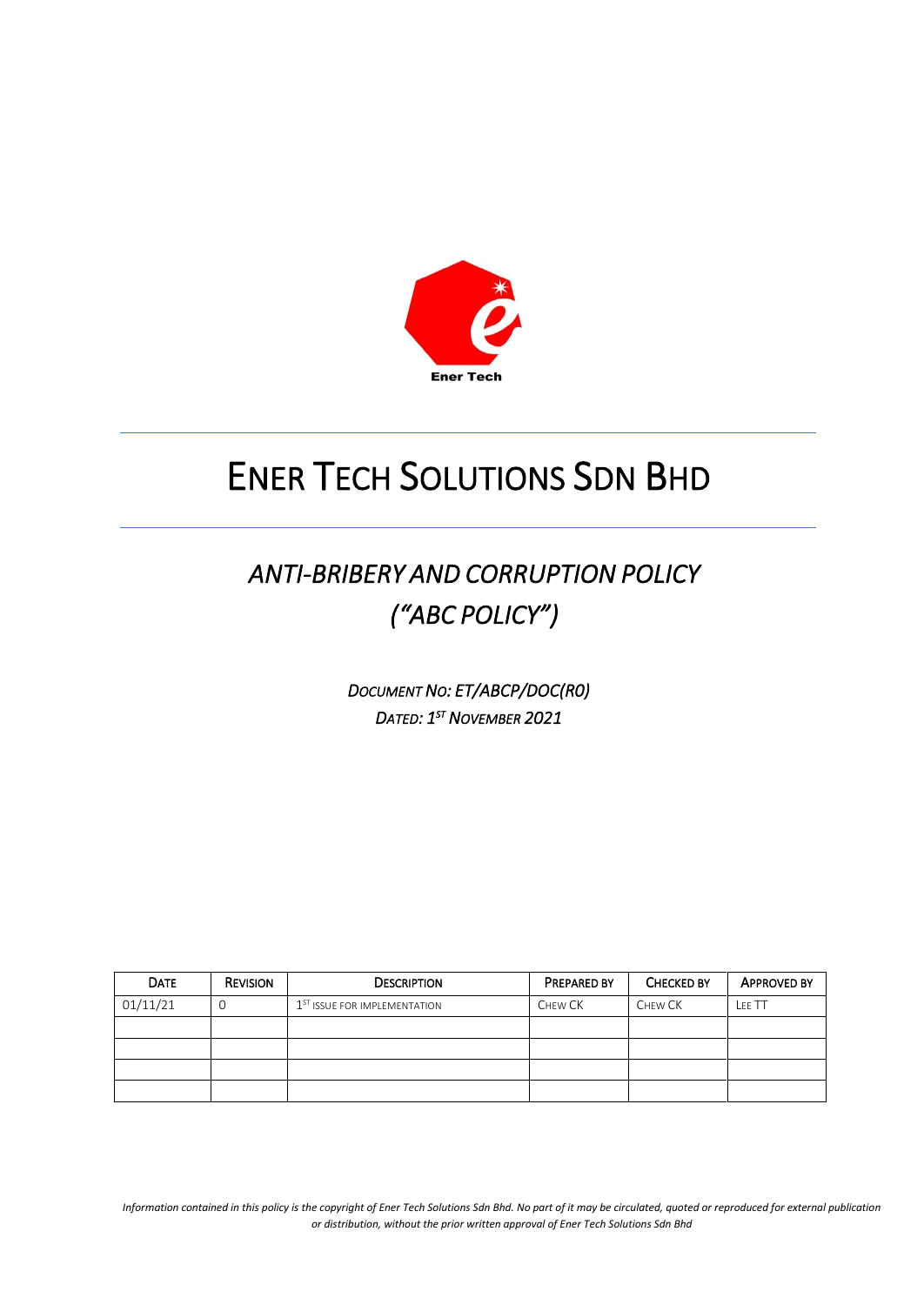

## *Anti-Bribery and Corruption Policy*

| 4  |
|----|
| 6  |
| 6  |
| 6  |
| 7  |
| 7  |
| 7  |
| 7  |
| 7  |
| 8  |
| 8  |
| 9  |
| 9  |
| 9  |
| 10 |
| 10 |
| 10 |
| 10 |
| 10 |
| 11 |
| 11 |
| 12 |
| 12 |
| 12 |
| 12 |
| 12 |
| 13 |
| 13 |
| 14 |
| 14 |
| 14 |
| 14 |
| 14 |
| 15 |
| 15 |
| 15 |
| 15 |
| 16 |
| 16 |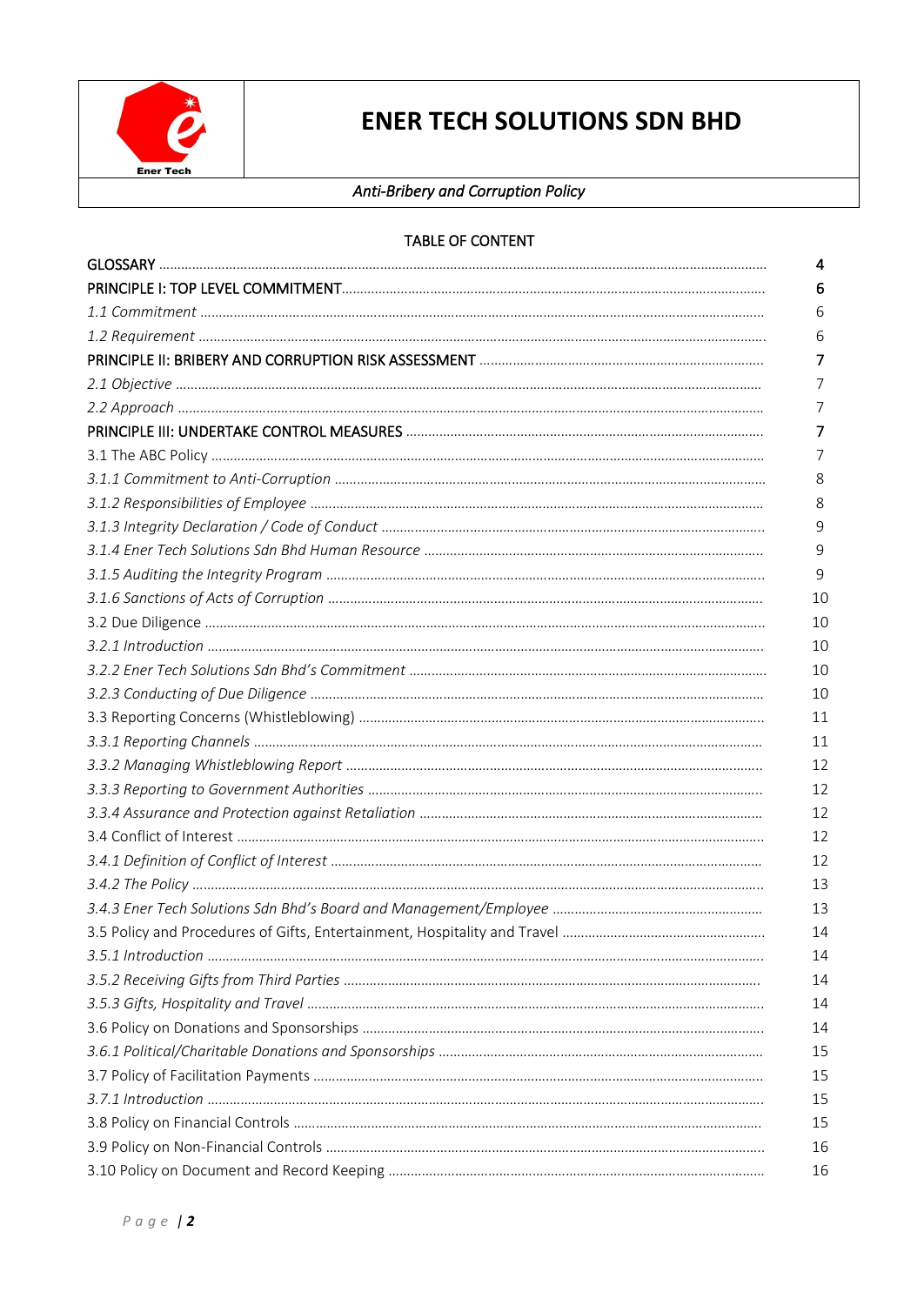

## *Anti-Bribery and Corruption Policy*

| 16 |
|----|
| 16 |
| 17 |
| 17 |
| 17 |
| 17 |
| 18 |
| 19 |
| 20 |
| 21 |

## **GLOSSARY**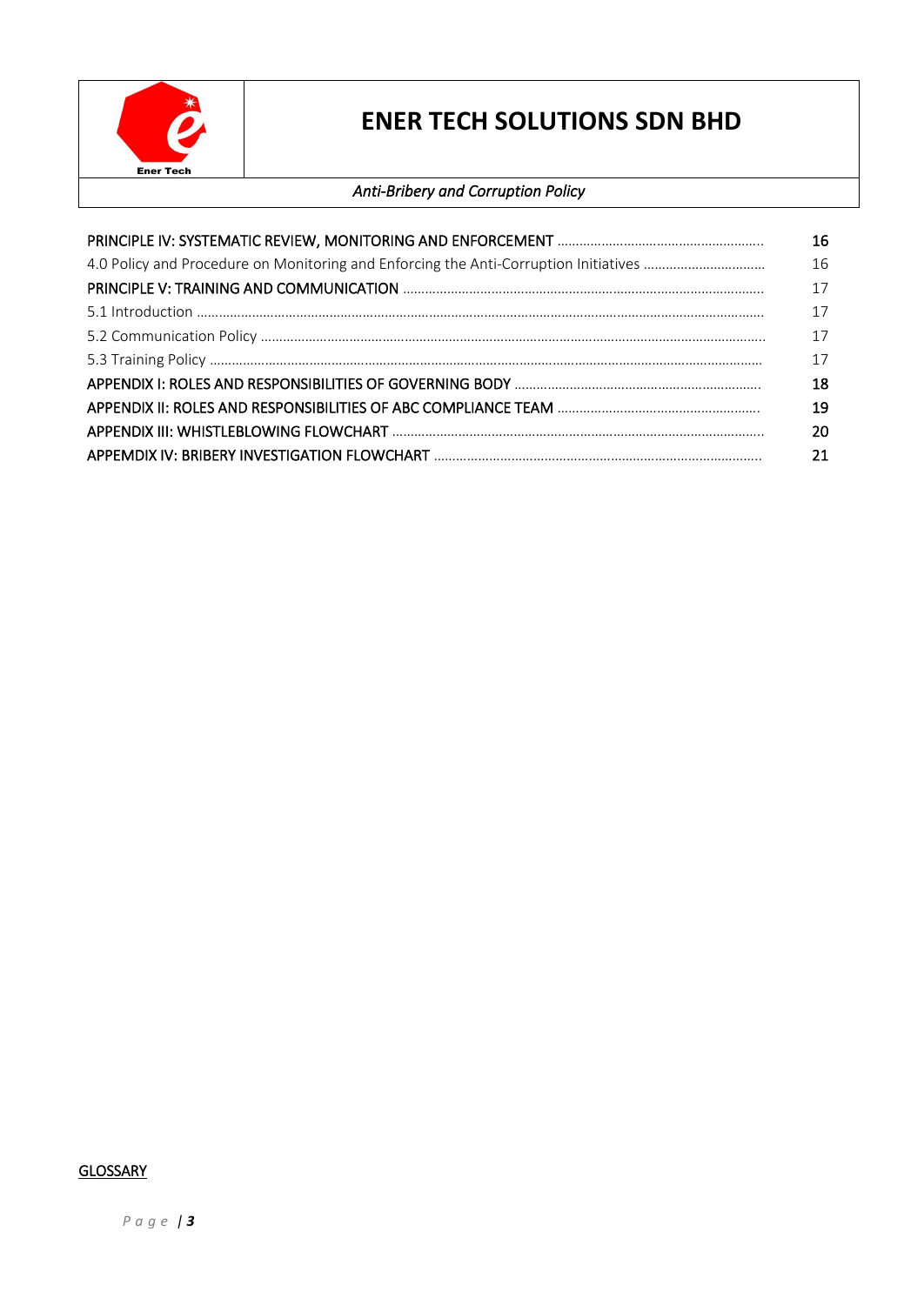

## *Anti-Bribery and Corruption Policy*

This glossary includes the definitions used in this document.

| <b>ABC Policy</b>             | This Anti-Bribery and Corruption Policy.                                                                                                                                                                                                                                                                                                                                                                                                                                                                                                                                                                                                                                                                                                                                                                       |
|-------------------------------|----------------------------------------------------------------------------------------------------------------------------------------------------------------------------------------------------------------------------------------------------------------------------------------------------------------------------------------------------------------------------------------------------------------------------------------------------------------------------------------------------------------------------------------------------------------------------------------------------------------------------------------------------------------------------------------------------------------------------------------------------------------------------------------------------------------|
| <b>Bribery and Corruption</b> | Any actions which would be considered an offence of giving or<br>'gratification' under the<br>receiving<br>Malaysian<br>Anti-Corruption<br>Commission Act 2009 (MACC), which in practice means offering, giving,<br>receiving or soliciting something of value in an attempt to illicitly<br>influence the decisions or actions of a person who is in a position of<br>trust within an organization, and may either be (a) 'outbound', where<br>someone acting on behalf of Ener Tech Solutions Sdn Bhd attempts to<br>influence the actions of a party, including government officials or<br>decision makers, or (b) 'inbound', where an external party is<br>attempting to influence an Employee, notably a Director or any<br>Employee with access to confidential information of any kind or<br>otherwise. |
| ABC Compliance Team           | Person(s) with responsibility and authority for the operation of Ener<br>Tech Solutions Sdn Bhd's ABC Policy                                                                                                                                                                                                                                                                                                                                                                                                                                                                                                                                                                                                                                                                                                   |
| <b>Business Associates</b>    | An external party with which or whom Ener Tech Solutions Sdn Bhd<br>has, or intends to establish a business relationship, which includes<br>advisors, agents, clients, sub-contractors, consultants, consortium<br>intermediaries,<br>joint<br>venture<br>partners,<br>partners,<br>investors,<br>representatives, service providers, suppliers and any associates, bodies<br>or entities formed by law, whenever located.                                                                                                                                                                                                                                                                                                                                                                                     |
| Conflict of Interest          | When a person's own interests either influence, have the potential to<br>influence or are perceived to influence their decision making which<br>affects Ener Tech Solutions Sdn Bhd.                                                                                                                                                                                                                                                                                                                                                                                                                                                                                                                                                                                                                           |
| Corporate Gift                | Something given by one organization to another, with the appointed<br>representatives of each organization giving and accepting such gift,<br>and may take the form of promotional items given out equally to the<br>general public at events, trade shows, and exhibitions as a part of<br>building the Company's brand, with such gifts given transparently and<br>openly with the express or implied approval of all parties involved, as<br>well as normally bearing Ener Tech Solutions Sdn Bhd's name and logo,<br>such as diaries, table calendars, stationery and plaques.                                                                                                                                                                                                                             |
| Corporate Liability           | Section 17 (A) of the Malaysian Anti-Corruption Commission<br>(Amendment) Act 2018 that was newly enacted introducing corporate<br>liability for corruption where directors and senior management of an<br>organization will be held personally liable for acts of corruption<br>committed by its employees and/or any person(s) associated with the<br>organization in cases where such corrupt practices are carried out for<br>the benefit or advantage of the organization.                                                                                                                                                                                                                                                                                                                                |
| <b>Directors</b>              | All directors in Ener Tech Solutions Sdn Bhd, including independent,<br>non-independent, executive, non-executive and alternate, wherever<br>located.                                                                                                                                                                                                                                                                                                                                                                                                                                                                                                                                                                                                                                                          |
| Donation and Sponsorship      | Charitable<br>contributions<br>sponsorship<br>and<br>payments<br>for<br>made                                                                                                                                                                                                                                                                                                                                                                                                                                                                                                                                                                                                                                                                                                                                   |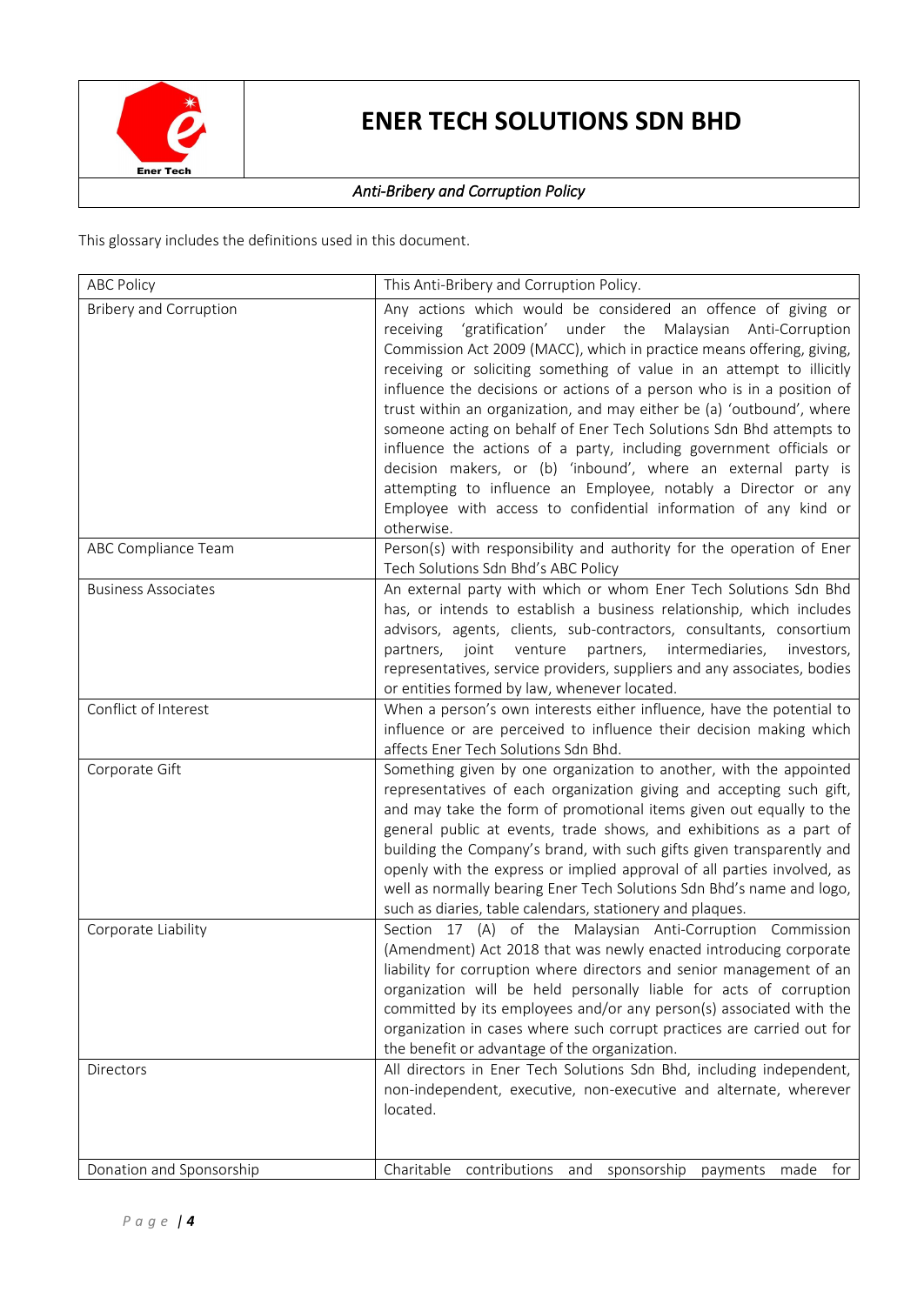

## *Anti-Bribery and Corruption Policy*

|                                                        | charitable, communal, educational, and social causes and purposes.                                                                                                                                                                                                                                                                                                                                                                                                                                                                                                                                                                                                                                                                                                                                                                                                                                                                                                                                                                                                                                                                                                                                                                                                                                                                                                                   |
|--------------------------------------------------------|--------------------------------------------------------------------------------------------------------------------------------------------------------------------------------------------------------------------------------------------------------------------------------------------------------------------------------------------------------------------------------------------------------------------------------------------------------------------------------------------------------------------------------------------------------------------------------------------------------------------------------------------------------------------------------------------------------------------------------------------------------------------------------------------------------------------------------------------------------------------------------------------------------------------------------------------------------------------------------------------------------------------------------------------------------------------------------------------------------------------------------------------------------------------------------------------------------------------------------------------------------------------------------------------------------------------------------------------------------------------------------------|
| Employee                                               | All employees of Ener Tech Solutions Sdn Bhd.                                                                                                                                                                                                                                                                                                                                                                                                                                                                                                                                                                                                                                                                                                                                                                                                                                                                                                                                                                                                                                                                                                                                                                                                                                                                                                                                        |
| <b>Exposed Position</b><br><b>Facilitation Payment</b> | A staff position identified as vulnerable to Bribery and Corruption<br>through a risk assessment, including without limitations, position<br>involving procurement, contract management, financial approvals,<br>human capital, relation with government departments, sales, positions<br>where negotiations with external parties is required such other<br>positions which Ener Tech Solutions Sdn Bhd has identified or identifies<br>from time to time as vulnerable to Bribery and Corruption<br>Payments made to secure or expedite the performance of a person<br>performing a duty, function, or responsibility of any kind, and include<br>cash, payments in kind and financial and non-financial advantages with                                                                                                                                                                                                                                                                                                                                                                                                                                                                                                                                                                                                                                                           |
|                                                        | the intention of influencing them in the performance of their duty,                                                                                                                                                                                                                                                                                                                                                                                                                                                                                                                                                                                                                                                                                                                                                                                                                                                                                                                                                                                                                                                                                                                                                                                                                                                                                                                  |
| Governing Body                                         | function for responsibility<br>A committee consisting of 3 Directors responsible to review and make<br>decisions to benefit the integrity of Ener Tech Solutions Sdn Bhd's ABC<br>Policy.                                                                                                                                                                                                                                                                                                                                                                                                                                                                                                                                                                                                                                                                                                                                                                                                                                                                                                                                                                                                                                                                                                                                                                                            |
| Gratification                                          | Is defined in the MACC (as defined hereafter) to mean the following: -<br>money, donation, gift, loan, fee, reward, valuable security,<br>a)<br>property, or interest in property being property of any description<br>whether moveable or immoveable, financial benefit, or any other<br>similar advantage.<br>any office, dignity, employment, contract of employment or<br>b)<br>services, and agreement to give employment or render services in<br>any capacity.<br>any payment, release, discharge or liquidation of any loan,<br>C)<br>obligation, or other liability, whether wholly or in part.<br>any valuable consideration of any kind, any discount, commission,<br>d)<br>rebate, bonus, deduction, or percentage.<br>any forbearance to demand any money or money's worth or<br>e)<br>valuable thing.<br>any other services or favour of any description, including<br>f)<br>protection from any penalty or disability incurred or apprehended<br>or from any action or proceedings of a disciplinary, civil, or criminal<br>nature, whether already instituted, and including the exercise or<br>the forbearance from the exercise of any right or any official power<br>or duty; and<br>any offer, undertaking or promise, whether conditional or<br>g)<br>unconditional, of any gratification within the meaning of any of the<br>proceeding paragraphs (a) to (f). |
| Hospitality                                            | The considerate care of Business Associates, which may include food<br>and beverages, refreshments, accommodation, transportation/travel<br>and entertainment at restaurant, hotels, clubs, resorts, and other<br>similar facilities, including leisure, sporting and healthcare activities or<br>services of any kind.                                                                                                                                                                                                                                                                                                                                                                                                                                                                                                                                                                                                                                                                                                                                                                                                                                                                                                                                                                                                                                                              |
| Integrity Program                                      | A systematic program that strengthens and enhances the anti-bribery                                                                                                                                                                                                                                                                                                                                                                                                                                                                                                                                                                                                                                                                                                                                                                                                                                                                                                                                                                                                                                                                                                                                                                                                                                                                                                                  |
|                                                        |                                                                                                                                                                                                                                                                                                                                                                                                                                                                                                                                                                                                                                                                                                                                                                                                                                                                                                                                                                                                                                                                                                                                                                                                                                                                                                                                                                                      |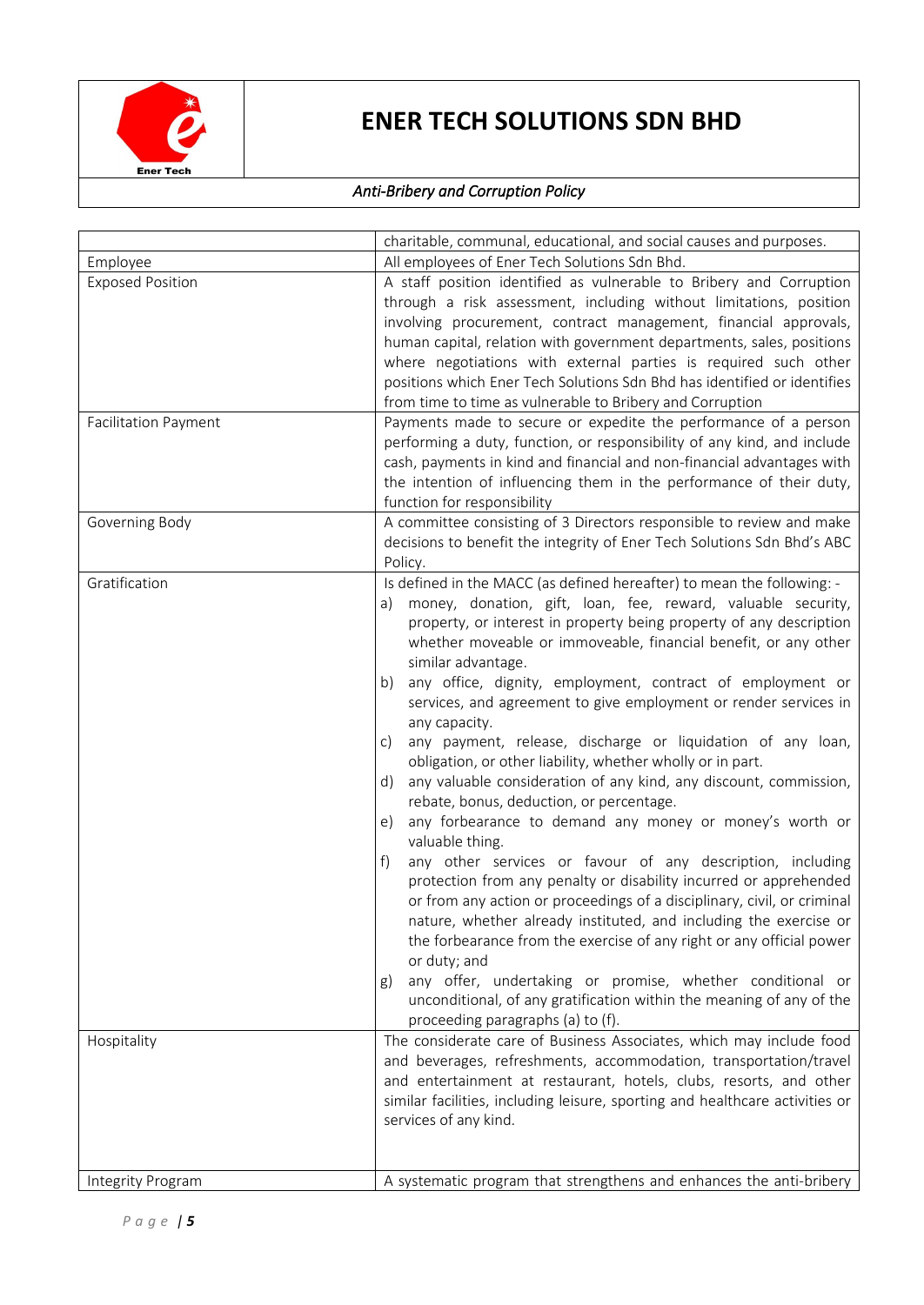

## *Anti-Bribery and Corruption Policy*

|                   | and corruption framework and integrity of the organization which<br>includes policies, procedures, training, communication, monitoring and<br>enforcement.                                             |
|-------------------|--------------------------------------------------------------------------------------------------------------------------------------------------------------------------------------------------------|
| <b>MACC</b>       | The Malaysian Anti-Corruption Commission established under MACCA<br>as an independent, transparent, and professional body to manage<br>Malaysia's anti-corruption efforts effectively and efficiently. |
| Managing Director | The Managing Director of Ener Tech Solutions Sdn Bhd.                                                                                                                                                  |
| Organization      | Ener Tech Solutions Sdn Bhd                                                                                                                                                                            |

#### PRINCIPLE I: TOP LEVEL COMMITMENT

### 1.1 Commitment

Both the board of directors and management of the Organization take the primary responsibilities for the establishment and effectiveness of Integrity Program.

#### 1.2 Requirement

- 1.2.1 This ABC Policy is founded on the Organization's culture of doing business in the right way, to honour and deliver than has been promised. Accordingly, the Organization has implemented inter alia the following:
	- a) establishing, maintaining, and periodically reviewing Integrity Program by setting out clear guidelines and objectives that adequately address corruption risks;
	- b) promoting a culture of integrity within the Organization;
	- c) conducting corruption risks assessments at least once half-yearly, and in addition, on an ad-hoc basis when instructed by the Organization's Board and Management and/or Governing Body;
	- d) communicating the Organization's ABC Policies and commitments to anti-corruption both internally and externally;
	- e) encouraging the use of reporting/whistleblowing channels in relation to real or suspected incidences, or inadequacies in the Integrity Program;
	- f) assigning and adequately resourcing for competent person(s) to be responsible for anti-corruption compliance, including rendering of advise and guidance;
	- g) ensuring clear lines of authority of person(s) responsible for Integrity Program reporting to the Governing Body, the Organization's Board and Management; and
	- h) ensuring that the results of any audits, reviews or risk assessment, control measures and performance are reported to the Governing Body.
- 1.2.2 The Organization's Board and management has appointed three of its directors to act as members in the Governing Body responsible for the operational management of the Integrity Program. Their roles and responsibilities are detailed in Appendix I of ABC Policy Document.
- 1.2.3 Two personnel from the Management Team are appointed as members in the ABC Compliance Team to assist the Governing Body to oversee the implementation of the Organization's Policy. Their roles and responsibilities are detailed in Appendix II of this ABC Policy Document.

### PRINCIPLE II: BRIBERY AND CORRUPTION RISK ASSESSMENT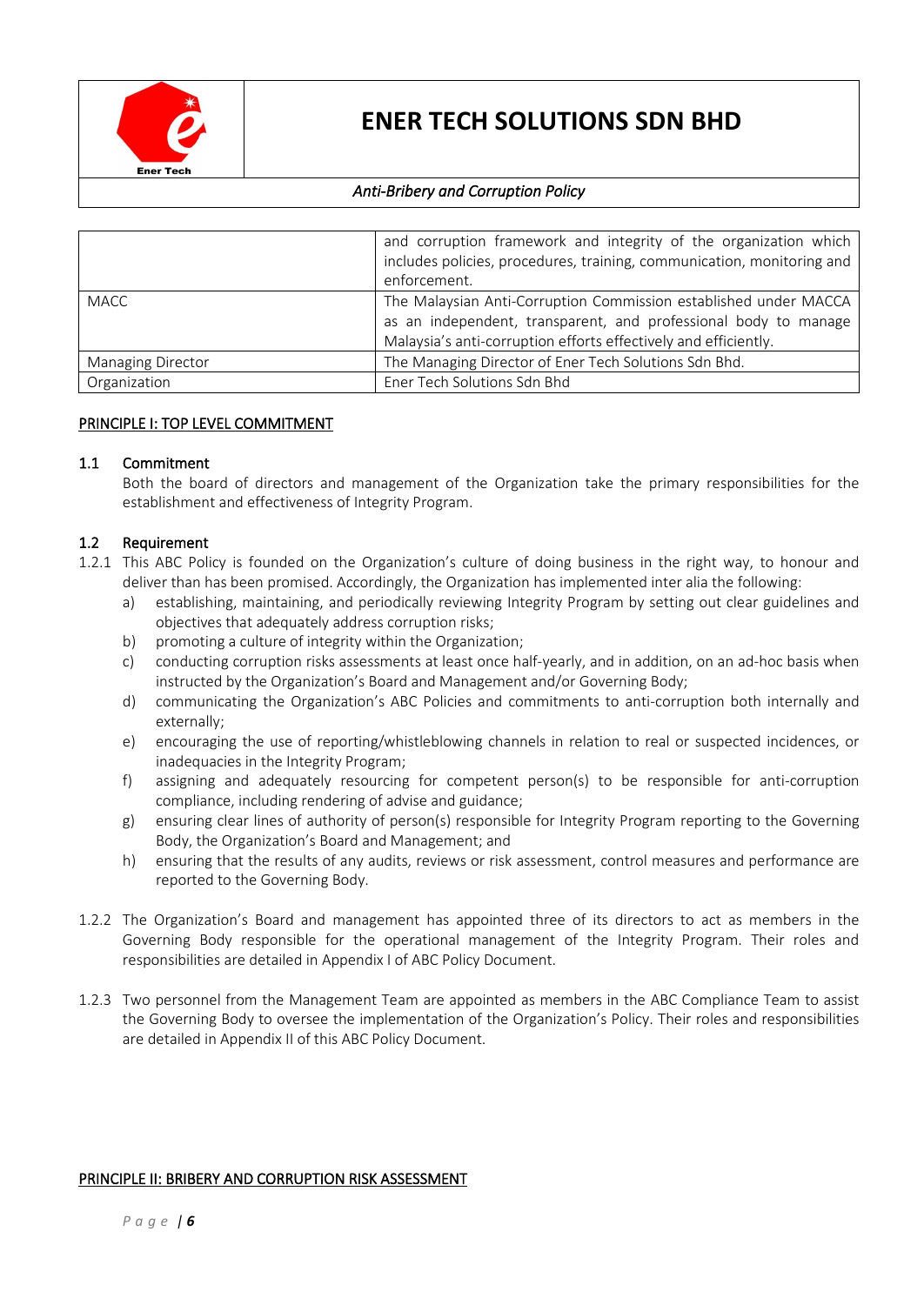

## *Anti-Bribery and Corruption Policy*

## 2.1 Objectives

The objective of bribery and corruption risk assessment are:

- a) to identify, assess and rank critical corruption risks in the Organization that has the potential influence over the operations and management of the Organization using the established risk management framework and methodologies; and
- b) to identify controls and/or to mitigate the corruption risks.

### 2.2 Approach

- a) The bribery and corruption risk assessment forms the basis of the Integrity Program.
- b) The bribery and corruption risk assessment are to be conducted based on the Organization's risk management framework and methodologies and should include:
	- i. risk objectives;
	- ii. risk ratings;
	- iii. controls in place to mitigate the bribery and corruption risks; and
	- iv. action plan(s) which can further mitigate the bribery and corruption risks.
- c) The Organization shall conduct its bribery and corruption risk assessment at least once half-yearly, and in addition, on an ad-hoc basis when instructed by the Organization's Board and Management and the Governing Body, this is to identify the bribery and corruption risks affecting the Organization's businesses, to set anti-bribery and corruption objectives, and to access the adequacy and effectiveness of the existing controls to achieve those objectives.

Reference document: Business Risk Register

#### PRINCIPLE III: UNDERTAKE CONTROL MEASURES

#### 3.1 The ABC Policy

Corruption may occur in two forms: 'outbound' and 'inbound'.

Corruption may be 'outbound', where someone acting on behalf of the Organization attempts to influence the actions of someone external, such as government official or client's decision maker. For example, the act of offering a bribe for a project by the Employee to the relevant authorities in a tender exercise.

It may also be 'inbound', where a third party is attempting to influence any personnel within the Organization such as a senior decision-maker or someone with access to confidential information. An example would be a situation where a sub-contractor offers a bribe to an Employee who is also a member of a tender-committee to gain an advantage in a tendering process.

Corruption may also include cash or cash equivalent (vouchers, coupons, shares, etc.), loans, donations, hospitality (meals, entertainment, travel, accommodation, recreational activities, etc.), offers of employment, goods, services, release of confidential information or anything that could be considered to have value, provided illicitly in the expectation that the third party will receive something of value in return.

### 3.1.1 Commitment to Anti-Corruption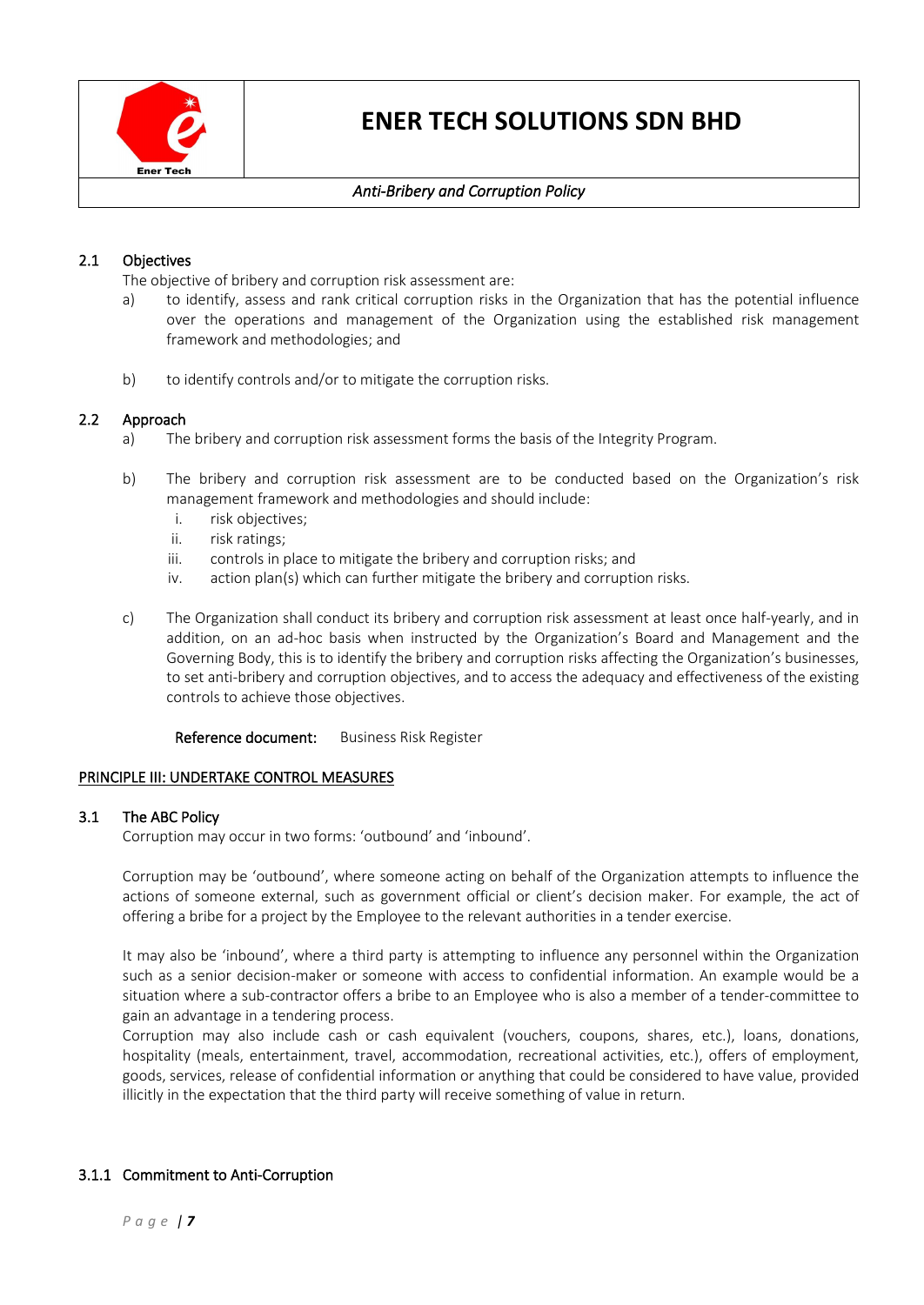

## *Anti-Bribery and Corruption Policy*

- a) All forms of corruption relating to the business activities of the Organization are prohibited.
- b) Corruption may take the form of anything of value, such as money, goods, services, property, privilege, employment position or preferential treatment.
- c) The Organization's Board and Management, the Employees and Business Associates shall not therefore, whether directly or indirectly, offer, give, receive, or solicit any item of value, in the attempt to illicitly influence the decisions or action of a person(s) in a position of trust within the Organization, either for the intended benefit of the Organization or the person(s) involved on the transaction.
- d) This ABC Policy applies equally to its business dealings with commercial and government entities.
- e) The Organization is committed to conducting business ethically and in full compliance with anticorruption laws and regulations in all the countries it operates in.
- f) The Organization shall conduct regular anti-bribery and corruption risk assessments to identify the corruption risks affecting the businesses, set anti-corruption objectives, and assess the effectiveness of the controls in achieving those objectives.
- g) No Employees or any third parties will suffer demotion, penalty, and other adverse consequences in retaliation for refusing to pay or receive bribes or participate on other illicit behaviour.

### 3.1.2 Responsibilities of Employees

- a) The employees are required to carry out their responsibilities and obligations as set out in this ABC Policy as follows:
	- i. be familiar with applicable requirements and directives of this ABC Policy, and understand and communicate same to their team members;
	- ii. seek the advice of the Governing Body or ABC Compliance Team should any questions about this ABC Policy arise or lack of clarity the required action in a particular situation;
	- iii. always raise suspicious transactions and other "red flags" (indicators of corruption) to immediate superiors or the ABC Compliance Team directly for guidance on the next course of action;
	- iv. be alert to indications or evidence of possible violations of this ABC Policy;
	- v. sign a personal Code of Conduct upon acceptance of employment and thereafter once every 3 years;
	- vi. shall declare their conflict of interest, actual, potential or perceived, as and when the same arises;
	- vii. promptly report violations or suspected violations through appropriate channels set out in 3.3 below;
	- viii. attending training(s) on integrity as required by the Governing Body, the Organization's Board or Management; and
	- ix. not misuse the position of the Organization's name for personal advantage(s).
- b) When dealing with the Organization's Business Associates, the Employee shall not:
	- i. expressed unexplained or unjustifiable preference for certain parties;
	- ii. exert improper influence to obtain benefits from any third parties; and
	- iii. directly or indirectly demand or accept any form of corrupt payments for any third parties, in cash or in kind, for a specific favour or improper advantage.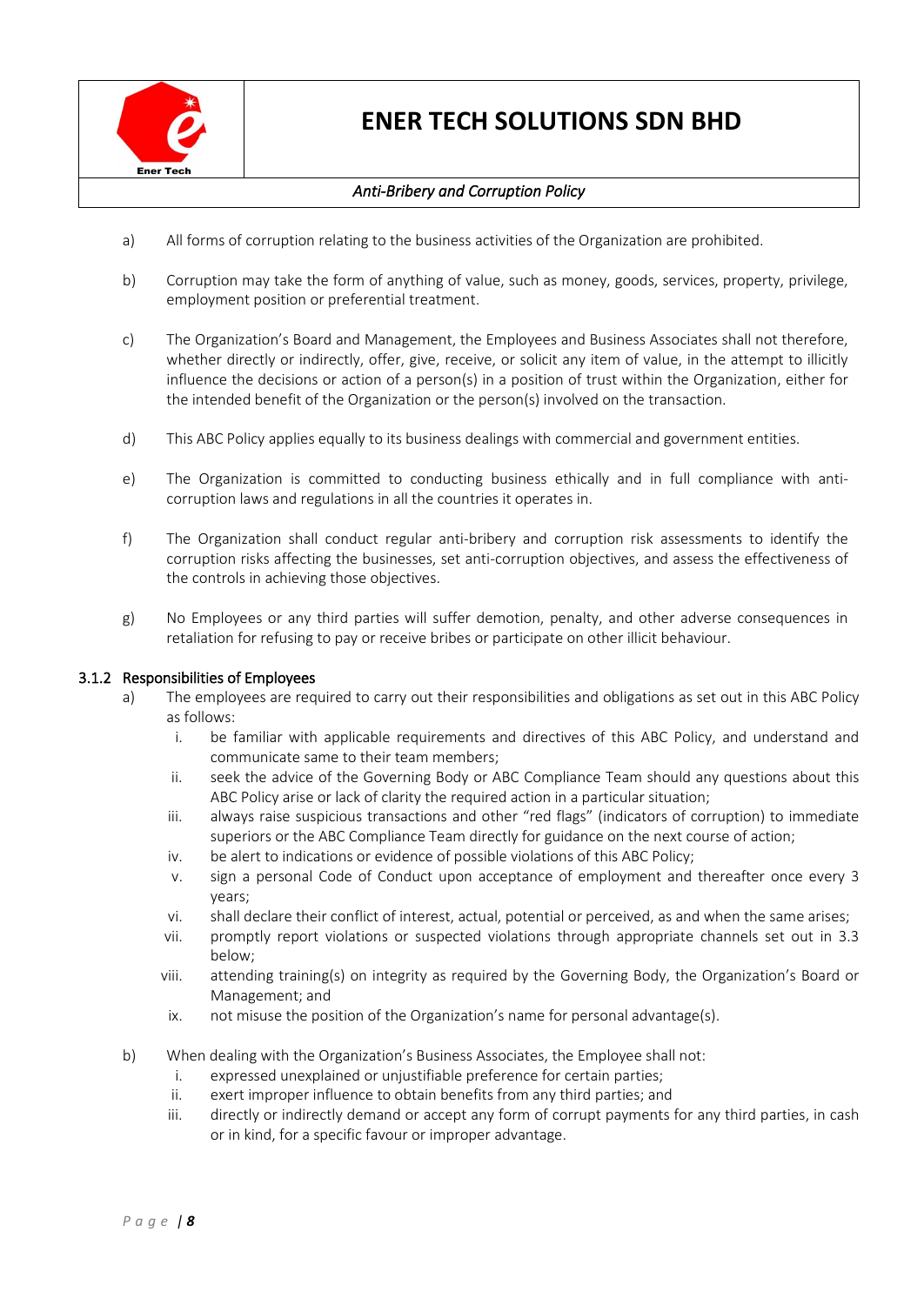

## *Anti-Bribery and Corruption Policy*

- c) When dealing with any third parties in a position to make a decision to the benefit of the Organization, the Employees shall not:
	- i. offer, promise or make any attempt at dishonestly influencing the person's decision by directly or indirectly offering or making a promise of corrupt payment, in cash or in kind;
	- ii. be involved in any illicitly discussions regarding business or employment opportunities, to secure an advantage in business; and
	- iii. otherwise misuse the resources, decision making authority and other delegated powers given by the Organization, to illicitly secure an outcome which would present a commercial advantage to themselves and/or the Organization.
- d) The respective Directors and Heads of Department are responsible for ensuring that the policies and procedures of the Organization are adequately communicated and complied within their business divisions and that subordinates in position which have been identified as exposed to corruption risks attend the relevant training(s).
- e) The respective Directors and Heads of Department are also required to communicate to the Organization's Business Associates, the Organization's position and commitment in conducting business with integrity, ethics and avoid any form of corruption.

### 3.1.3 Code of Conduct

- a) Employees of Ener Tech are required to sign an Employee's Code of Conduct, upon joining and every three years thereafter. A copy of the integrity declaration shall be documented and retained by the Organization's Executive Department for the duration of the Employee's employment.
- b) The Governing Body reserves the right to request information regarding an Employee's assets in the event that the person is implicated in any corruption related allegations, investigations, court proceedings and incidents.
- c) The Organization's Business Associates shall sign the Business Code of Conduct to confirm their agreements to the ABC Policy.

Reference document: ET/ABCP/FORM-1: Employee's Code of Conduct ET/ABCP/FORM-2: Supplier / Sub-contractor Code of Conduct

### 3.1.4 Ener Tech Solutions Sdn Bhd's Human Resource

The Executive Department recognises the value of integrity in its Employees which value is the key consideration in its recruitment, training, performance evaluation, remuneration, recognition, and promotion for all Employees.

### 3.1.5 Auditing the Integrity Program

- a) The Governing Body will undertake periodic review on the ABC Policy and its implementation, which findings will be used to improve the existing anti-bribery and corruption controls within the Organization.
- b) The results of the audit, including any evaluations of the integrity program and opportunities for improvement, shall be reported to the Organization's Board and Management.
- c) The Governing Body will continue to develop, update, and disseminate communication materials relevant to the ABC Policy, and to conduct training and workshop for the employees as an when necessary.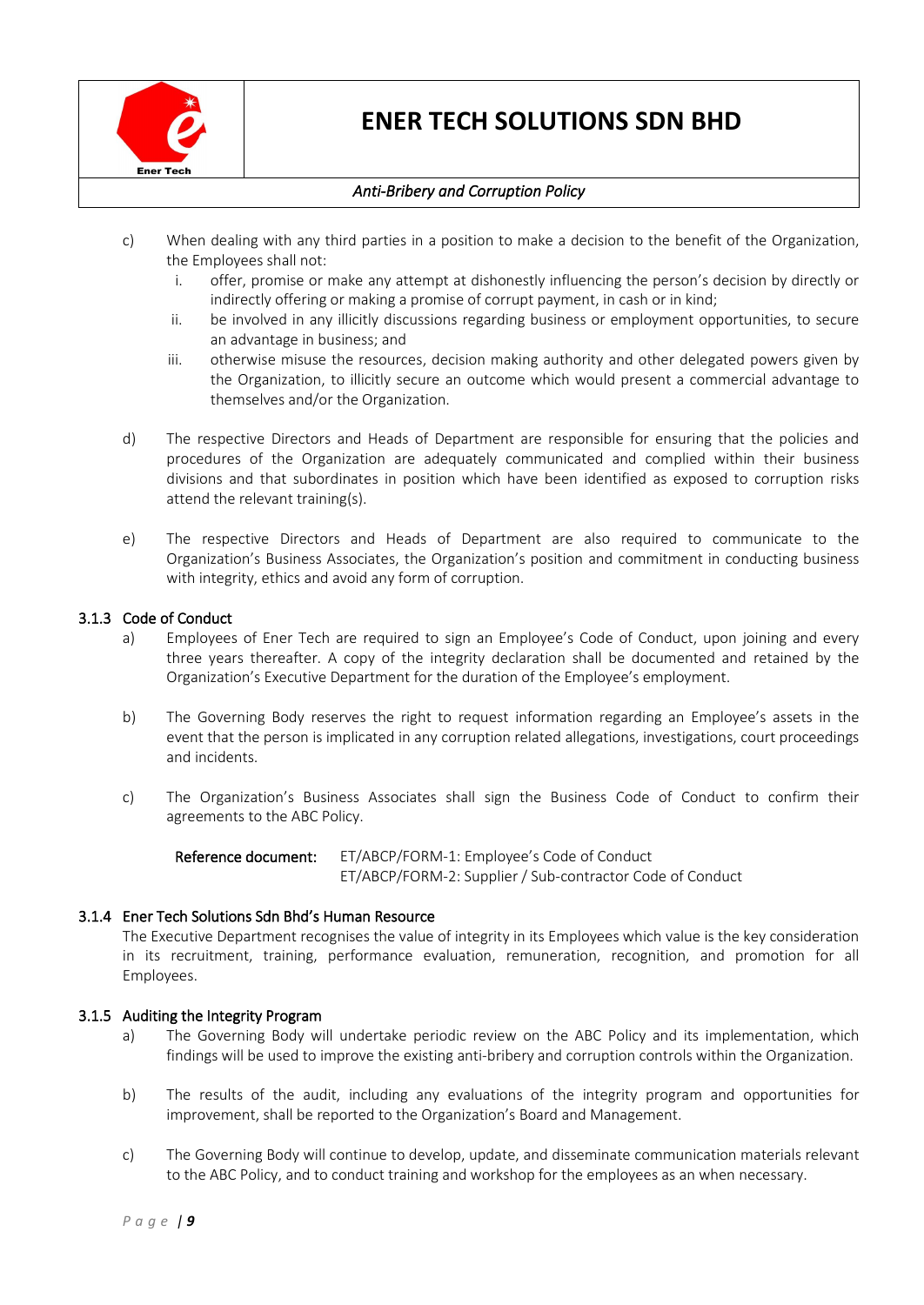

### *Anti-Bribery and Corruption Policy*

### 3.1.6 Sanctions for Acts of Corruption

- a) Organization's Board and Management regards corruption as a matter of serious misconduct and will apply disciplinary actions in the event of acts of corruption being identified, up to and including terminating of employment.
- b) Acts of corruption committed by the Organization's Business Associates may lead to penalties including termination of contract(s).
- c) The Organization may initiate legal action(s) in the event that the rights, benefits, interests, and reputation of the Organization have been harmed by the results of acts of corruption of individuals and organizations.

### 3.2 Due Diligence

### 3.2.1 Introduction

A due diligence is an important-gathering exercise aimed at ensuring that any corruption risks brought about by relevant parties are identified, so that the Organization's Board and Management can take necessary actions to mitigate the risk should it decide to proceed or continue with the business relationship(s).

### 3.2.2 Ener Tech Solutions Sdn Bhd's Commitment

Due diligence or other background check may be conducted on the Employees and Business Associates, senior public officials or any third parties whom the Organization deal with, when they are perceived as having corruption risk, to protect business from those risks.

### 3.2.3 Conducting Due Diligence

- a) The level and extent of due diligence shall be determined based on the level of corruption risks identified and shall be proportionate to the value of conducting the due diligence check. The heads of the business divisions will decide the extent of the due diligence required on the relevant party, subject to the basic requirements set by Governing Body being complied with.
- b) Due diligence may be conducted in a variety of ways, including but not limited to:
	- i. background checks;
	- ii. document verification;
	- iii. interviews;
	- iv. questionnaires;
	- v. web searches;
	- vi. check against government, judicial, and international database;
	- vii. checking through screening tools/solutions (includes CTOS, ROC);
	- viii. checking publicly available debarment lists of organizations that are restricted or prohibited from contracting with public or government entities kept by national or local governments or multilateral institutions, such as the World Bank; and
	- ix. check via third party due diligence service provider.

| Reference document: | ET/DOC/EVE: Existing Vendor Evaluation Form |
|---------------------|---------------------------------------------|
|                     | ET/DOC/NVE: New Vendor Evaluation Form      |
|                     | ET/DOC/ST: Staff Transfer Form              |
|                     | ETS/DOC/COSM: BOSM Form                     |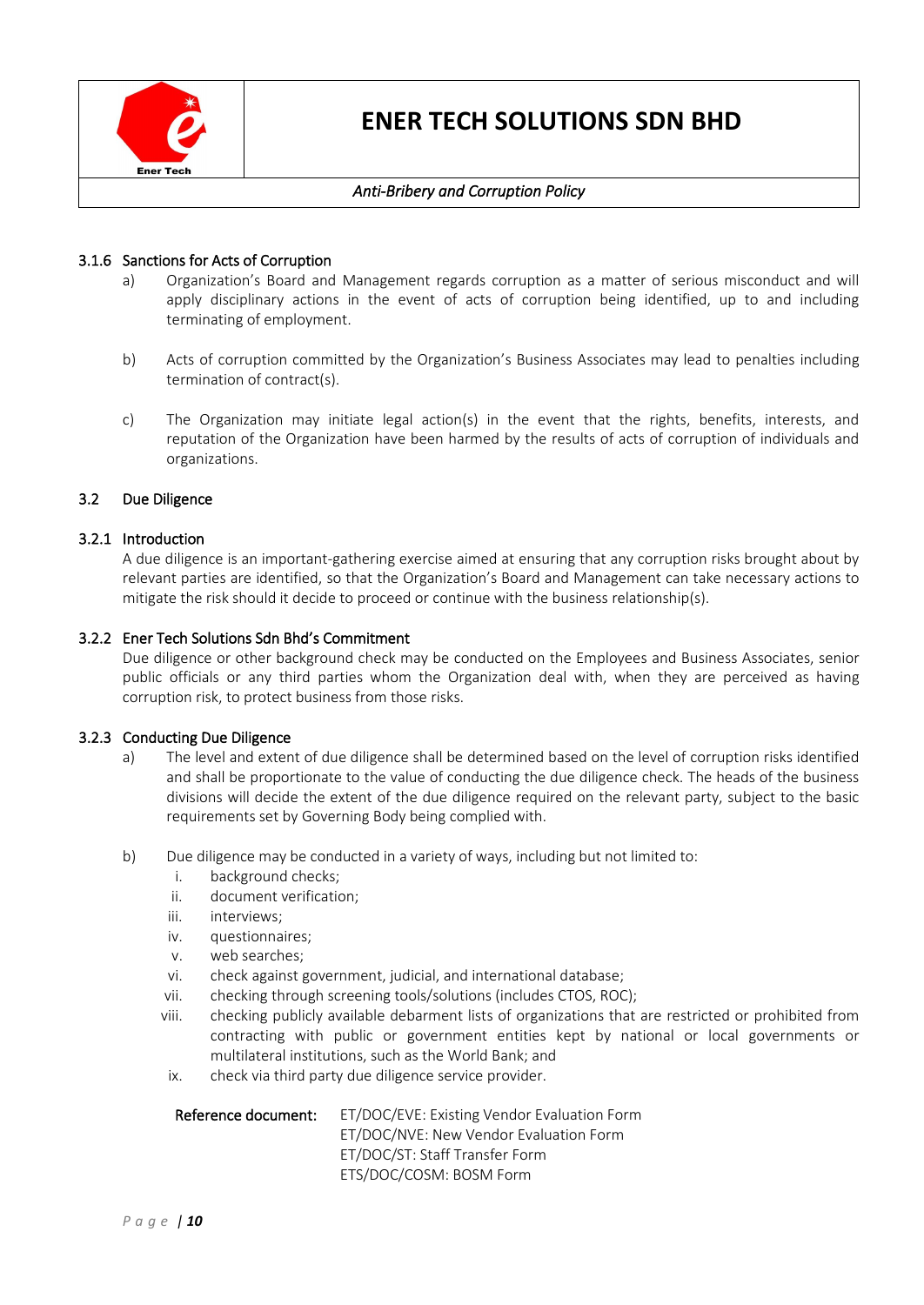

## *Anti-Bribery and Corruption Policy*

ET/ABCP/FORM-3: Interview Assessment Form

### 3.3 Reporting Concerns (Whistleblowing)

- a) Any employee who, during their activities relating to their employment at the Organization, any third party who encounters actual or suspected violation of this ABC Policy are required to report their concerns using the available reporting channels. Reports made in good faith shall be addressed in a timely manner and without incurring fear of reprisal regardless of the outcome of any investigation. Disclosure should contain as much specific information as possible to allow for proper assessment of the nature and extent of the concerns.
- b) The whistleblowing channels may be used to report any potential or actual incidents of corruption, as well as other forms of serious misconduct or violation including, but not limited to:
	- Bribery and corruption;
	- Embezzlement;
	- Falsification of documents;
	- Unauthorized transactions;
	- Undisclosed conflict of interest;
	- Criminal offences; and
	- Non-compliance with the ABC Policy.
- c) The channel should not be used for personal grievances concerning an individual's terms and conditions of employment, or other aspects of working relationships such as bullying, harassment or disciplinary matters. Such complain should be dealt under the existing procedure of the employment handbook of the Organization.
- d) Whistleblowers are expected to disclose, at an absolute minimum, some means to contact them for the relevant parties to be able to conduct follow-up, obtain further information if necessary and keep the whistleblower informed.
- e) Retaliation in any form against an Employee where the person has reported a violation or possible violation of this ABC Policy is strictly prohibited. The same ABC Policy applies to third parties who have reported a violation or possible of this ABC Policy.

### 3.3.1 Reporting Channels

- a) Whistleblowing by Ener Tech's Employees and third parties may be made to Governing Body through the designated reporting channels as follow:
	- i. via email (leett@enertech.com.my)
	- ii. via letter addressed to: Managing Director, Ener Tech Solutions Sdn Bhd
- b) The Employees may also choose to report their concerns to their direct supervisor, or some other trusted person.
- c) The Whistleblowing Flowchart and Bribery Investigation Flowchart are annexed hereto as Appendix III and Appendix IV.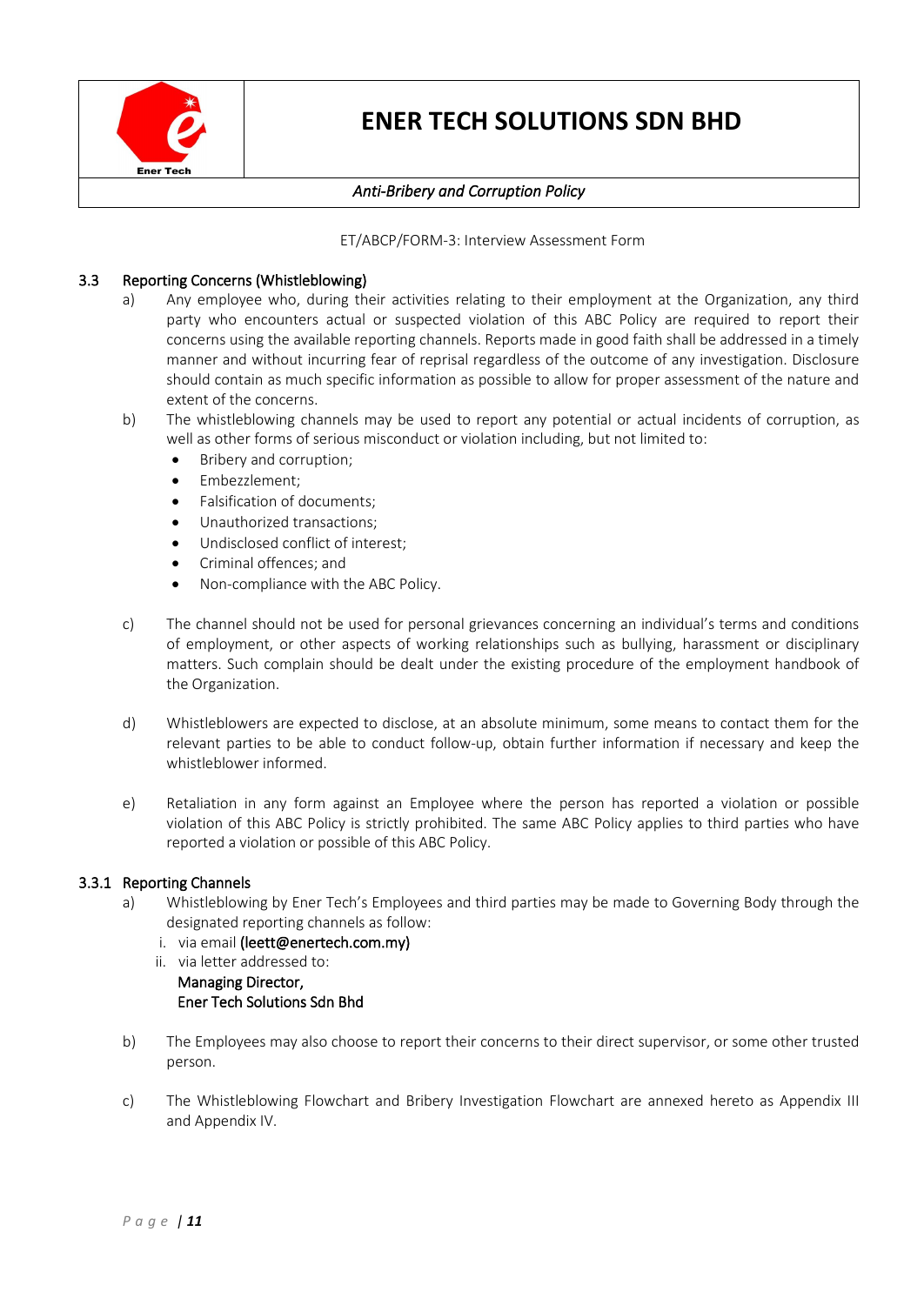

## *Anti-Bribery and Corruption Policy*

### 3.3.2 Managing Whistleblowing Report

- a) All reports received shall be recorded in a secure system, with highly restricted access which ensure the confidentiality of the whistleblower's identity and information reported. Only members of the Governing Body (2 persons at any time) shall have full access to the original whistleblower's report including information of the identity of the whistleblower.
- b) The Governing Body will brief the Organization's Board on the findings of material whistleblowing reports, if any.

### 3.3.3 Reporting to Government Authorities

The Employees and the Organization's Business Associates are encouraged to utilise the whistleblowing channels to lodge report of any potential or actual incidents of corruption. The practice of directly lodging police reports or to the MACC by the Employees without first having exhausted the procedures and processes set out in this ABC Policy is not encouraged.

### 3.3.4 Assurance and Protection against Retaliation

- a) The Organization provides assurance that the whistleblowers will not suffer any form of retaliation, retribution, victimization or detriment, for reports that are provided in good faith (i.e. was not done with malicious intent in order to damage any person(s) or organization).
- b) Retaliation means one or more of the following:
	- i. Interference with the lawful employment or livelihood of a person, including discrimination, discharge, demotion, suspension, disadvantage, termination, or adverse treatment in relation to the complainant's employment, career, profession, trade or business or the taking of disciplinary action;
	- ii. withholding of payment that is due or payable under a contract;
	- iii. refusal to enter into a subsequent contract;
	- iv. action causing injury, loss or damage;
	- v. intimidation or harassment, and
	- vi. a threat to take any of the above actions.
- c) If the whistleblower is required to give evidence in criminal or disciplinary proceedings, the Organization will arrange for the whisleblower to receive legal advice and legal support throughout the process.
- d) If the whistleblower can prove that they have been subjected to retribution, victimization, or detriment because of using this ABC Policy, disciplinary action will be taken against the perpetrator.
- e) Anyone who reveals the identity of the whistleblower may without prior agreement of the whistleblower, unless required by the court order, may be subjected to disciplinary measures in accordance with the procedures set out in the employment book of the Organization.

### 3.4 Policy of Conflict Interest

### 3.4.1 Definition of Conflict of Interest

- a) A conflict of interest arises when a person's own interest either influences, has the potential to influence, or is perceived to influence their decision making. The conflict of interest may broadly be defined to cover:
	- i. actual conflict of interest (the person faces a real, existing conflict)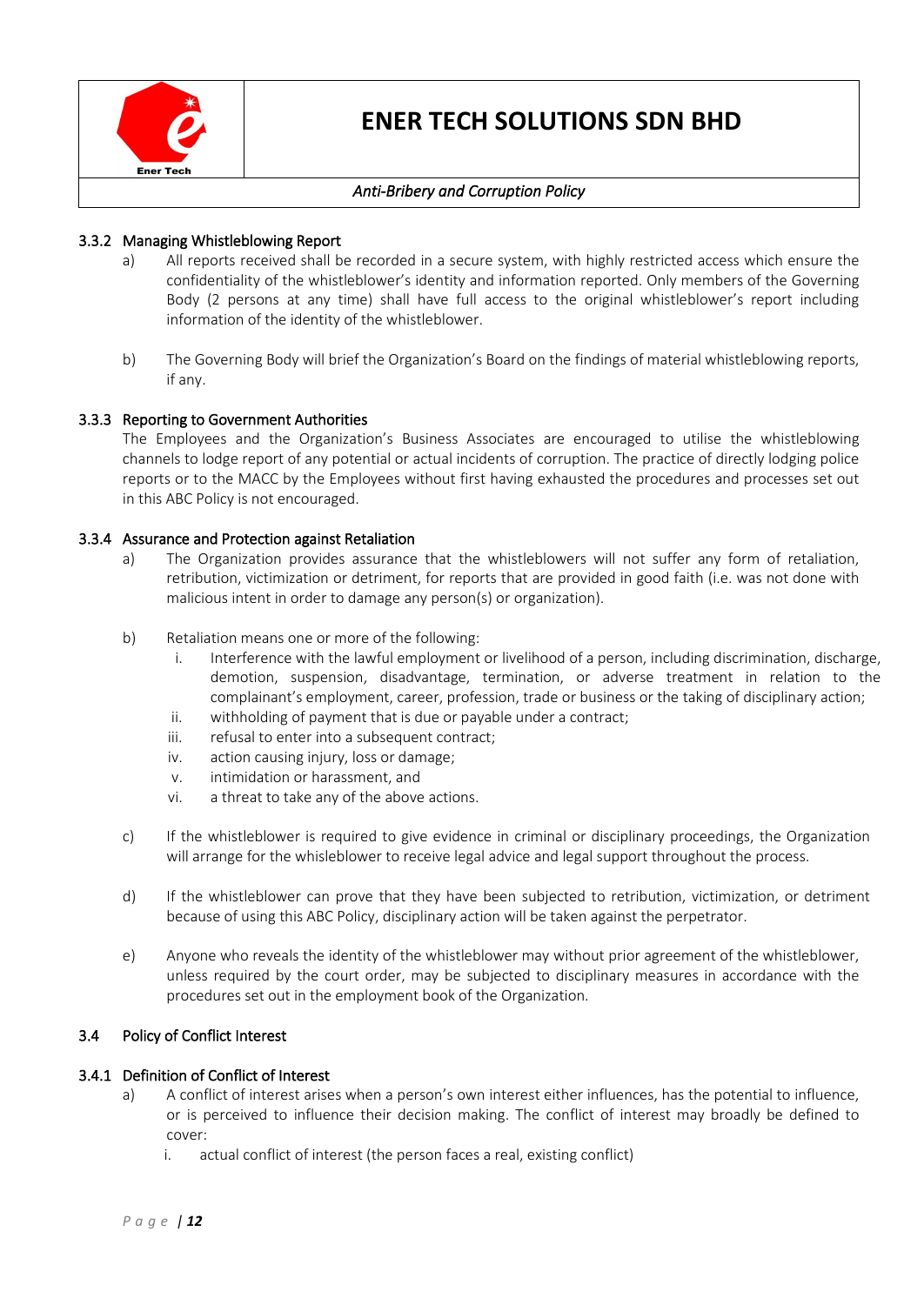

## *Anti-Bribery and Corruption Policy*

- ii. potential conflict of interest (the person is in or could be in a situation that may result in a conflict, but this has not fully materialised); and
- iii. perceived conflict of interest (the person is in or could be in a situation that may appear to be a conflict, even it this is not the case).
- b) Conflict of interest may also arise when the person's decision-making could be affected by a Closely Related Person.

Reference document: ET/ABCP/FORM-1: Employee's Code of Conduct ET/ABCP/FORM-2: Supplier / Sub-contractor Code of Conduct

### 3.4.2 The Policy

The Organization's Board and Management, the Employees and Business Associates and/or any third party dealing with the Organization must declare their conflict of interest, actual, potential, or perceived, as and when the same arises.

### 3.4.3 Ener Tech Solutions Sdn Bhd's Board and Management/Employee

- a) The Organization's Board and Management as well as the staff should take the necessary steps to understand what a conflict of interest is, avoid such conflict where possible and declare them if they do arise.
- b) The Organization's Board and Management and the Employees are fully responsible for the information declared.
- c) If in doubt about circumstances that might create a conflict of interest, the employee should consult their direct supervisor, ABC Compliance Function Team or Governing Body.
- d) Declaration of conflict of interest shall be made during the onboarding process, on a scheduled basis as well as when a conflict arises.
- e) Addressing such conflict of interest is the responsibility is the Heads of Department, Directors or the Managing Director of the Organization who will evaluate and decide whether to retain or remove the Employee from the area of conflict or implement other mitigating actions to reduce the risks posed by areas.
- f) Before embarking on an active or anticipated procurement or tender exercise, the Organization's Board and Management and the Employees participating in the procurement/tender exercise are expected to declare any conflict-of-interest declaration.
- g) In the event a conflict emerges during the process, the Employee must either abstain from participating or seek written clearance from their direct supervisor or Heads of Department, and from the Governing Body. Such clearance must be entered into the register.
- h) Once disclosure has been made, the conflict of interest is to be addressed so that the risk the conflict presents is effectively mitigated. Specifically, the Organization expect the Employee's direct supervisor, Heads of Department, and the Governing Body to: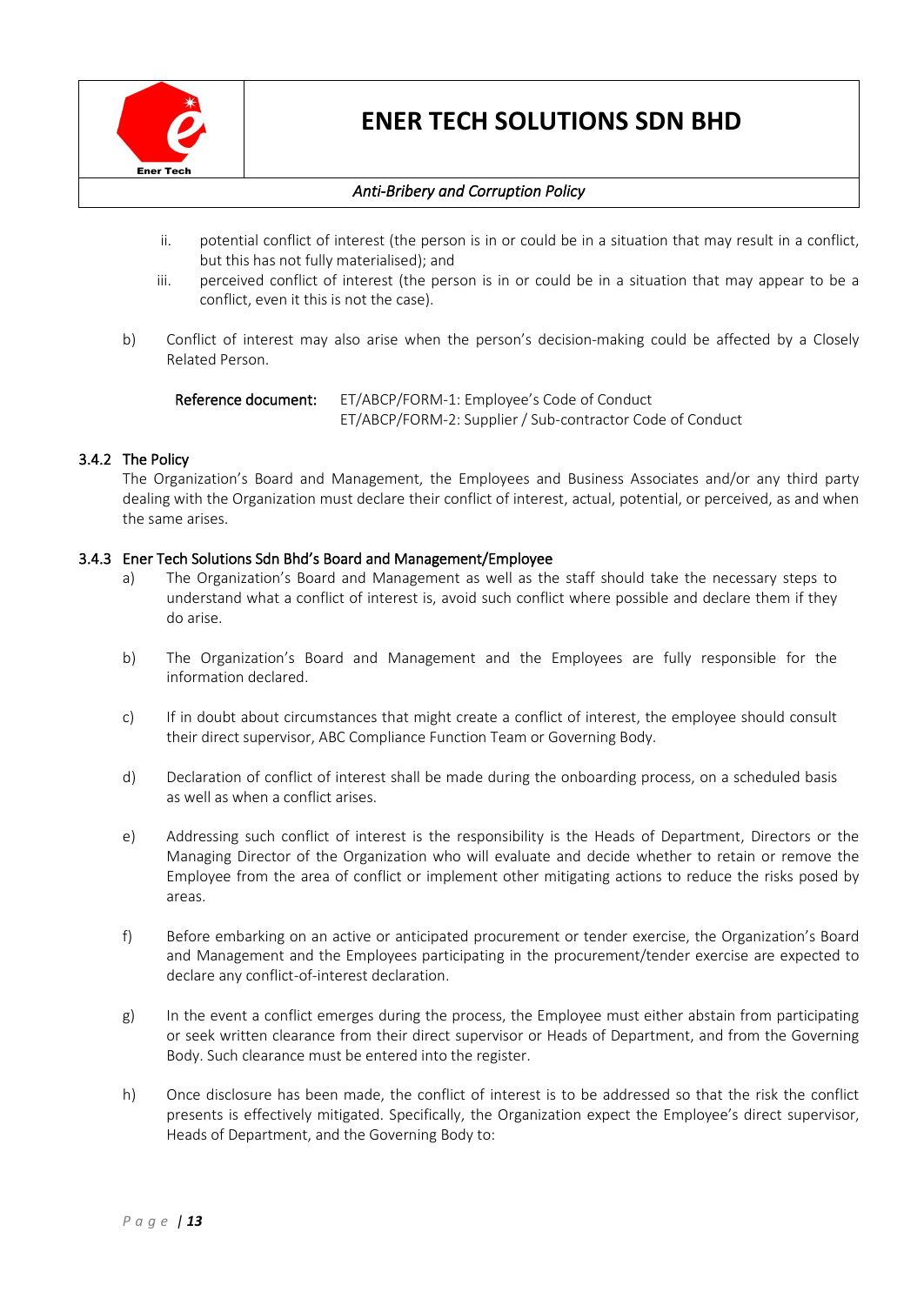

## *Anti-Bribery and Corruption Policy*

- i. treat the information disclosed by the person confidentially and without bias. Disclosure should be commended for their declaration and not panelised for the additional work the disclosure may create for the direct supervisor(s) and team(s);
- ii. fairly evaluate the conflict-of-interest situation, including the risks to the business interests and reputation of the Organization;
- iii. seek guidance, if needed, from their own direct supervisor or the Governing Body and ABC Compliance Function Team;
- iv. make pragmatic decision to address the conflict of interest. This should be done in such a way that any risks to the Organization is minimized, the ongoing operation of the department or project is not necessarily disrupted, and the personal interest of the discloser is protected as far as possible; and
- v. communicate the decision and its reasoning to the discloser and follow up to ensure the discloser understands and complies with it.

### 3.5 Policy and procedures for Gifts, Entertainment, Hospitality and Travel

### 3.5.1 Introduction

The Organization's Board and Management, the Employees and Business Associates and/or any third party dealing with the Organization shall not offer, give, receive, or solicit any item of value, to influence the decisions or actions of a person in a position of trust within any organization.

### 3.5.2 Receiving Gifts from Third Parties

- a) Under no circumstances should the Employees solicit personal gifts or free services from any third party.
- b) Under no circumstances may any Employee or the member of the Organization's Board accepts gifts in any form of large amount of cash or cash equivalent or in any other form, including but not limited to:
	- i. cash, commission, cheques, loans, credit cards in any currency;
	- ii. shares, equity interest in any registered company;
	- iii. lottery tickets;
	- iv. personal discounts, coupons or gift vouchers exchangeable for cash or goods;
	- v. personal event tickets (concerts);
	- vi. awards or prize of any monetary value
	- vii. rewards point cards or any retailer;
	- viii. club membership, personal sponsorship; and
	- ix. all other gifts of significant value from business associates.
- c) Any type of gift which might be considered to compromise good judgement must be politely declined.

### 3.5.3 Gifts/Hospitality and Travel

- a) Hospitality means the considerate care of guests, which may include provision of meals, travel or transportation and accommodation. This may include services such as provision of guides, attendants, and escorts.
- b) The practice of giving and receiving reasonable and proportionate hospitality is acceptable. However, the Employees are prohibited from receiving and giving hospitality where this may have a significant influence or bearing on the person performing their duties impartially.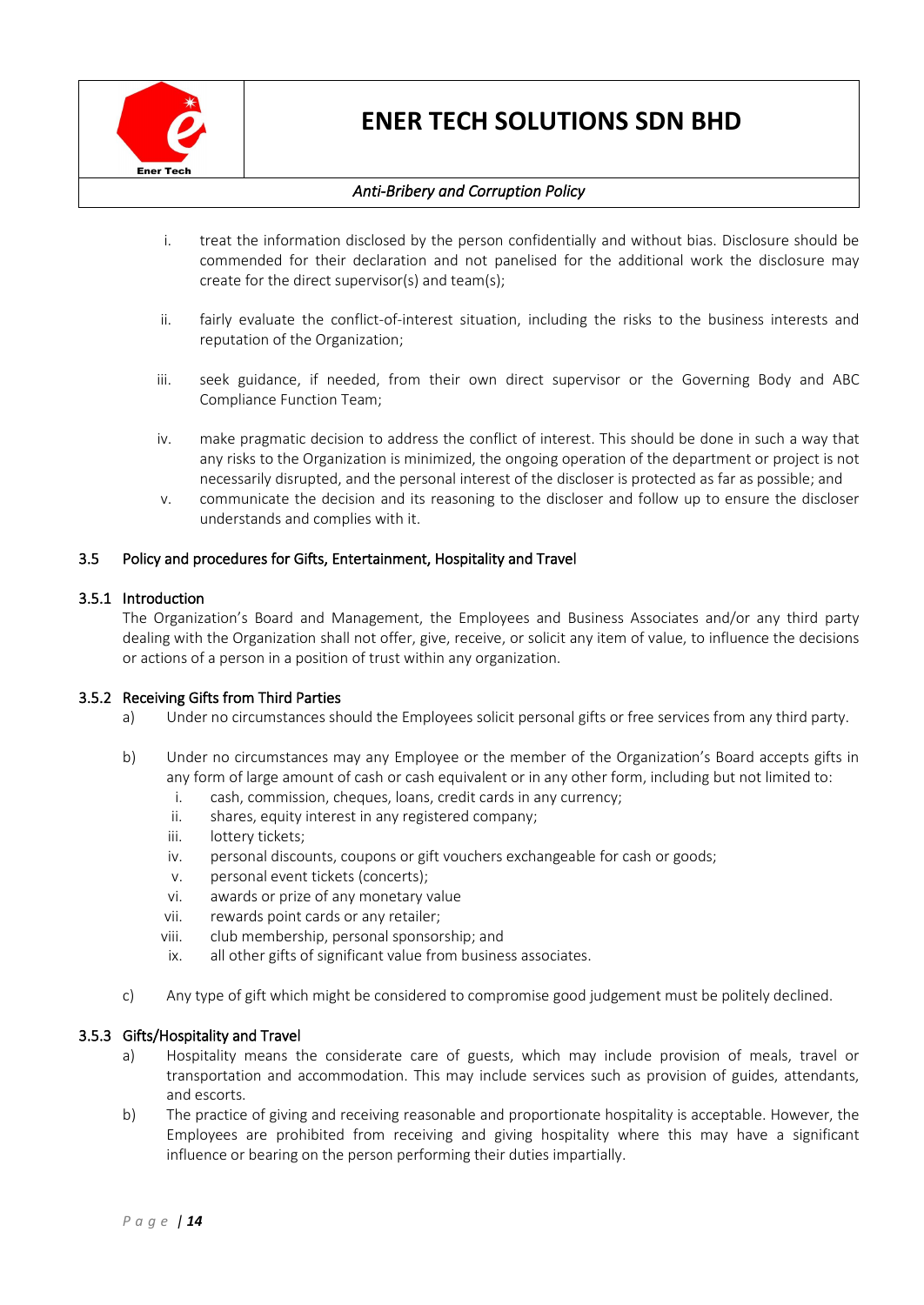

### *Anti-Bribery and Corruption Policy*

### 3.6 Policy on Donations and Sponsorship

The Organization allows donations and sponsorships permitted by the laws and regulations in the countries which it operates in. All donation and sponsorship requests are subject to proper existing procedures

### 3.6.1 Political/Charitable Donations and Sponsorships

- a) In principle, the Organization does not make any financial or in-kind contribution to political parties, political party officials or candidates for political office.
- b) If political contribution is made, it must be allowed under the relevant laws and regulations in the countries the Organization operates in and the same must be made without expectation or promise of favourable treatment towards the Organization.
- c) Any political donation must be made to an official bank account where the person or party resides. No offshore payments are allowed.
- d) Good faith payments to a government entity required by a contract or law are permitted, provided they are made to the official bank account of the government entity concerned.
- e) Use of the Organization's facilities, equipment, and resources by political parties is not permitted except by prior written approval of the Organization's Board and Management.

Reference document: ET/ABCP/FORM-1: Employee's Code of Conduct ET/ABCP/FORM-2: Supplier / Sub-contractor Code of Conduct

### 3.7 Policy of Facilitation Payments

#### 3.7.1 Introduction

- a) Facilitation payment is a small bribe, also called 'facilitating', 'speed', or 'grease' payment; made to secure or expedite the performance of a routine or necessary action to which the payer has legal or other entitlement.
- b) Facilitation payments are classified as acts of corruption under the MACC and are illegal. Therefore, request for facilitation must be refused.
- c) The Organization prohibits either giving, offering, or promising of facilitation payments of all kinds. Employees are strictly prohibited from receiving or requesting such payments whether in cash or in kind.

#### 3.8 Policy on Financial Controls

- a) Financial controls are the management systems and processes implemented by the organization to manage its financial transactions properly and to record these transactions accurately, completely and in a timely manner.
- b) The Organization requires the necessary financial controls to secure its financial transactions are properly processed and recorded to prevent the occurrence of corruption.
- c) The Organization requires the separation of duties, so that the same person cannot both initiate and approve a payment.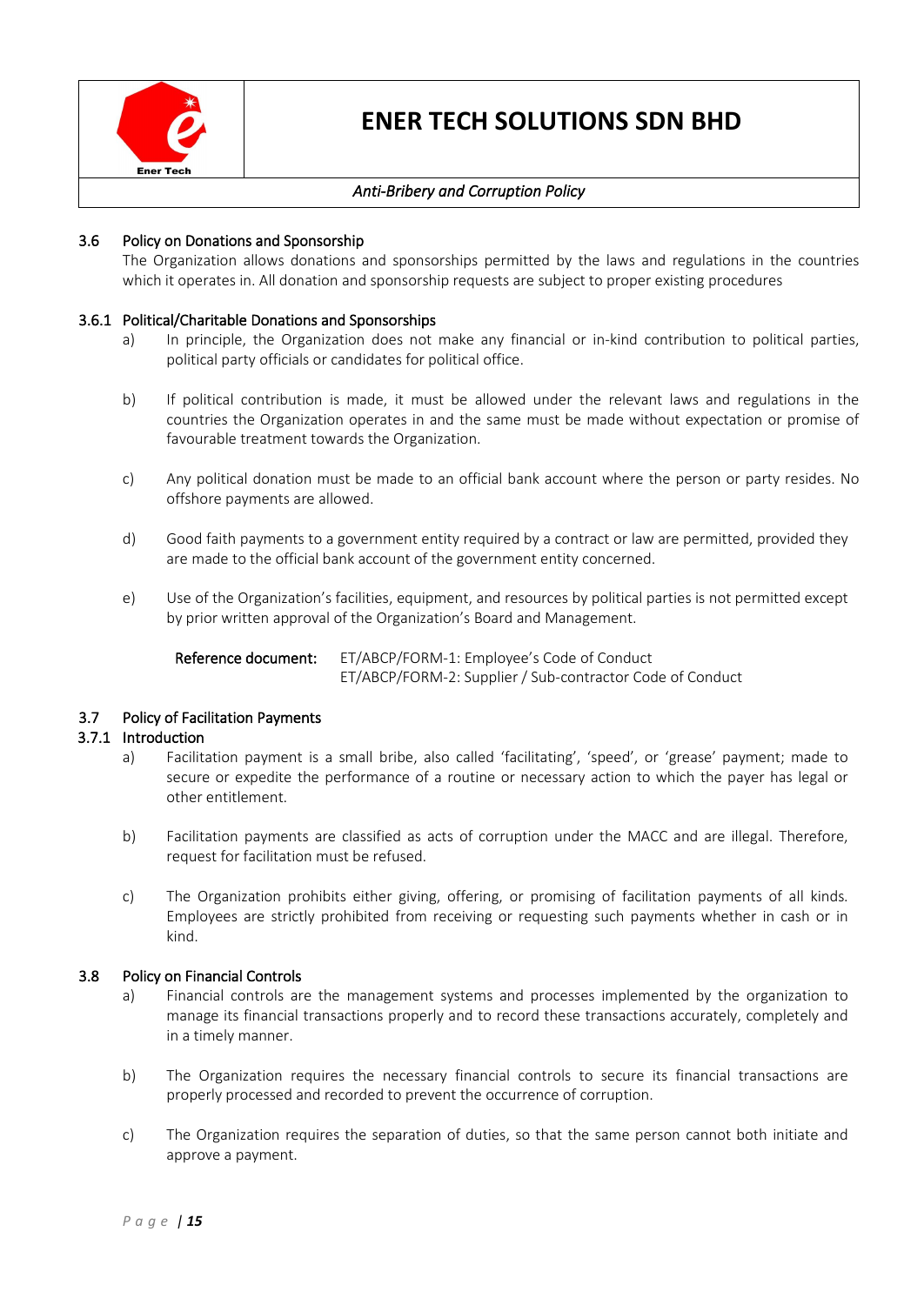

## *Anti-Bribery and Corruption Policy*

- d) The Organization required a tiered levels of authority for payment approval. In practice, this means that larger transactions require senior management approval.
- e) Cash is often used as a vehicle for corruption due to the difficulty of tracking when and how it is employed. Therefore, the Organization requires that the use of cash in daily operations be restricted to the minimum, with a full record of receipts maintained for all cash payment.
- f) In General, the Employees' reimbursements for expenditure on behalf of the Organization shall only be made upon production of official receipts. Handwritten receipts are to be avoided wherever possible.
- g) The categorization and description of all payments and transactions shall be accurately and clearly recorded in the Organization's accounts, in line with existing applicable legislations and internal controls.
- h) The Organization shall carry out periodic financial audits at regular intervals. The reviews shall be carried out by an independent person or an organization, in line with existing legislations, by-laws, financial reporting standards and internal controls.

### 3.9 Policy on Non-Financial Controls

- a) Non-financial controls are the management systems and processes implemented by the Organization to ensure that the procurement, operational, commercial, and other non-financial aspect of business activities are being properly managed.
- b) The Organization is committed to implementing the necessary non-financial controls to mitigate any corruption risks that may arise through the procurement process.
- c) Where possible and reasonable, the Organization should award contracts through a competitive process.
- d) The Organization holds a policy of separation of duties, such that whenever practical, the operational Employees/departments ordering goods and services are kept separate from Employees/department conducting procurement and/or making payment.

| Reference document: | <b>Business Risk Register</b>                             |
|---------------------|-----------------------------------------------------------|
|                     | ET/ABCP/FORM-2: Supplier / Sub-contractor Code of Conduct |
|                     | ET/DOC/EVE: Existing Vendor Evaluation Form               |
|                     | ET/DOC/NVE: New Vendor Evaluation Form                    |
|                     | ET/DOC/ST: Staff Transfer Form                            |
|                     | ETS/DOC/BOSM: BOSM Form                                   |
|                     | ET/ABCP/FORM-3: Interview Assessment Form                 |

### 3.10 Policy of Document Control and Record Keeping

- a) It is important for the Organization to maintain records on the controls for the adequate procedures.
- b) The control of updating or revising the ABC Policy shall be approved by Governing Body.
- c) System generated document and records as follow complying with the ABC Policy shall be maintained as per Filing Index stated in the Procedure for Document and Record Control:
	- i. the Code of Conduct signed by the Organization's Business Associates;
	- ii. the due diligence report;
	- iii. the conflict-of-interest declarations (Employee's Code of Conduct).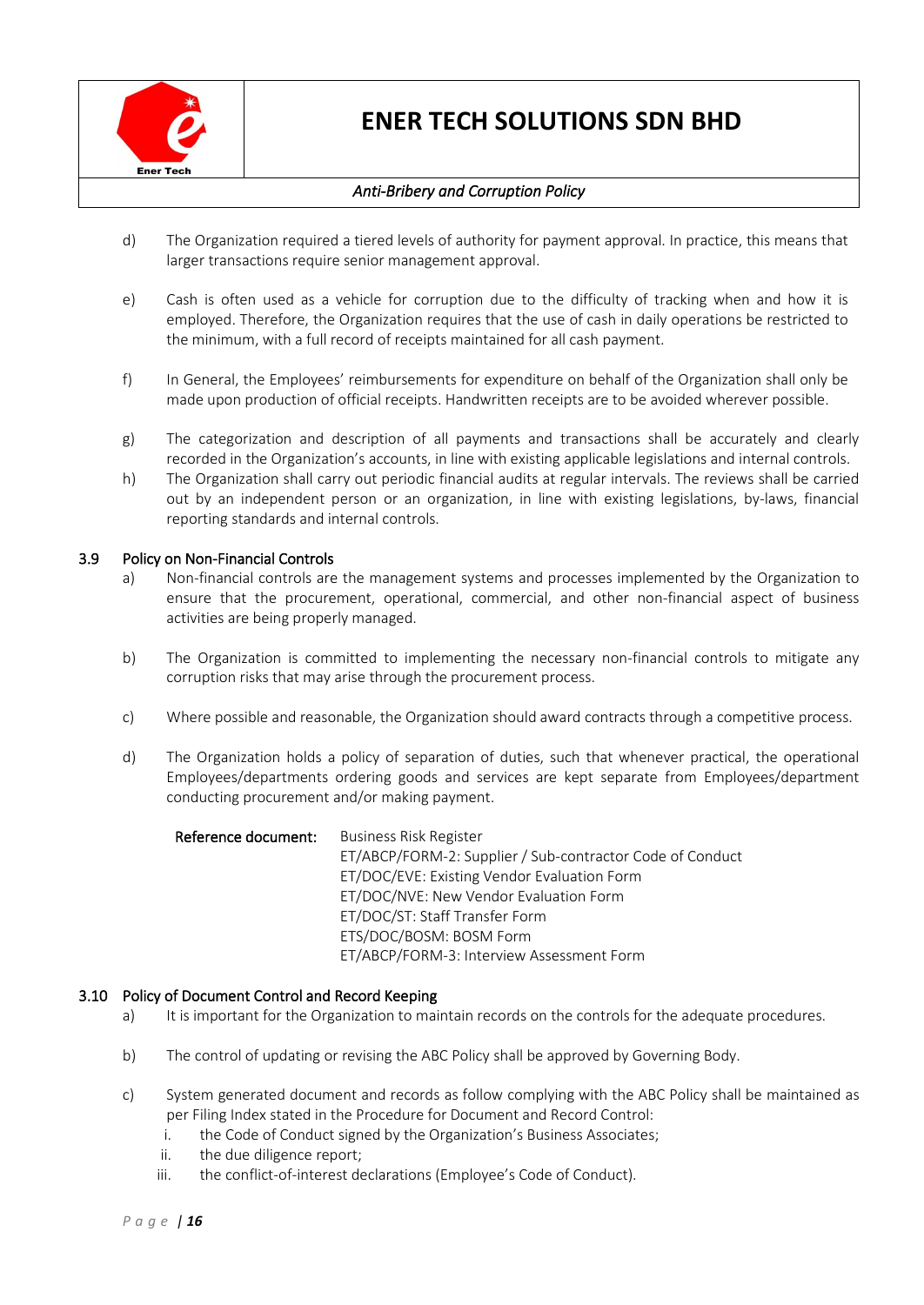

## *Anti-Bribery and Corruption Policy*

Such registers shall be requisitioned and reviewed by Governing Body during their half-yearly review.

d) The Organization's Governing Body has overall responsibility for the document control and record keeping of anti-corruption related policies.

Reference document: ET/SOP/DR/01: Document and Record Control ET/SOP/QC/01: Control of IMS document

### PRINCIPLE IV: SYSTEMATIC REVIEW, MONITORING AND ENFORCEMENT

### 4. Policy and procedures on Monitoring, Reviewing and Enforcing the Anti-Corruption Initiatives

a) The Organization recognises that incidents of corruption related to the business operations would have a severe detrimental effect on reputation, status and wellbeing of the Organization's Board and Management. The Organization is therefore committed to assessing the performance, efficiency, and effectiveness of the Integrity Program in depth and ensuring enforcement of this ABC Policy.

Reference document: ET/SOP/MA/06: Internal Audit

- b) The Governing Body with the assistant of ABC Compliance Team shall conduct half-yearly review of the ABC Policy to ensure its adequacy and effectiveness in protecting the Organization from corruption risks, and to encourage legal and regulatory compliance. Results of reviews shall be maintained. The review input shall be as follow:
	- i. follow-up actions from previous review;
	- ii. changes to internal and external issues that are relevant to ABC Policy;
	- iii. information on the performance and effectiveness of ABC Policy:
		- nonconformities and corrective actions;
		- achievement of ABC objectives;
		- audit results;
		- bribery investigations;
		- nature and extent of bribery and corruption risks faced by Ener Tech Solutions Sdn Bhd;
	- iv. adequacy of resources;
	- v. effectiveness of action to address bribery & corruption risks;
	- vi. opportunities for improvement

### PRINCIPLE V: TRAINING AND COMMUNICATION

#### 5.1 Introduction

The Organization develop and disseminates internal and external training and communications relevant to its anti-corruption management system, in proportion to its operation, covering the following area:

- a) the ABC Policy;
- b) training;
- c) whistleblowing channel; and
- d) consequences of non-compliance.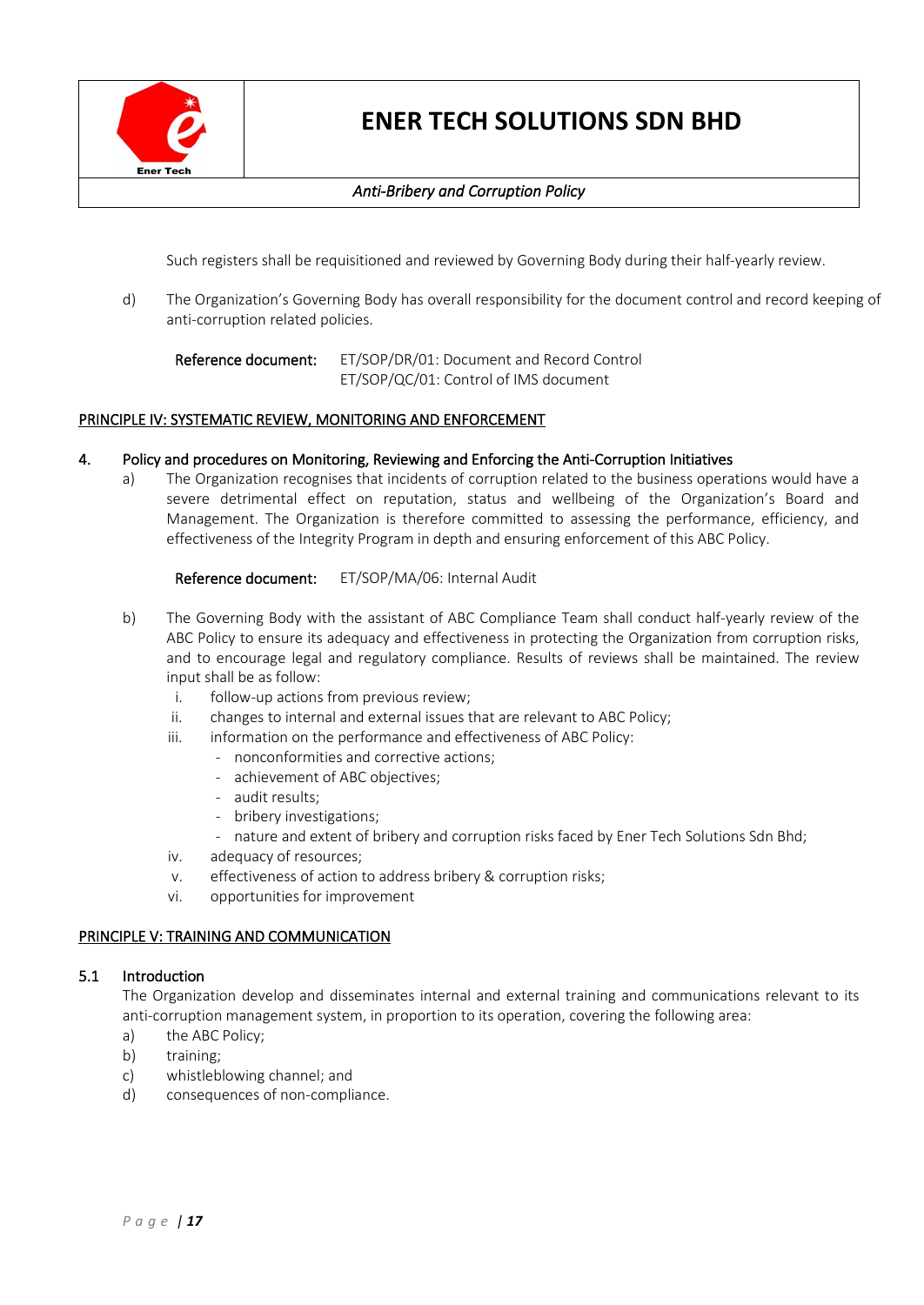

## *Anti-Bribery and Corruption Policy*

### 5.2 Communication Policy

- a) The Governing Body will ensure that communications regarding the Integrity Program are conducted both internally and externally to the Employees and the Organization's Business Associates.
- b) Communication channels may include but not limited to:
	- i. messages on Ener Tech's intranet and website;
	- ii. emails and posters;
	- iii. Code of ethics & business conduct or employment handbook of Ener Tech;
- c) Communications shall be conducted when there are new policies and procedures or new updated made.
- d) Communications may be done in English or Bahasa Malaysia or other languages as decided by the Governing Body.

### 5.3 Training Policy

The Organization shall conduct adequate training for all Employees to ensure understanding of the Organization's Integrity position, especially in relation to their role within or outside the Organization. The Organization conducts training on a variety of formats, including but not limited to corporate training program, intranet or web-based program.

Reference document: ET/SOP/RM/01: Staff Planning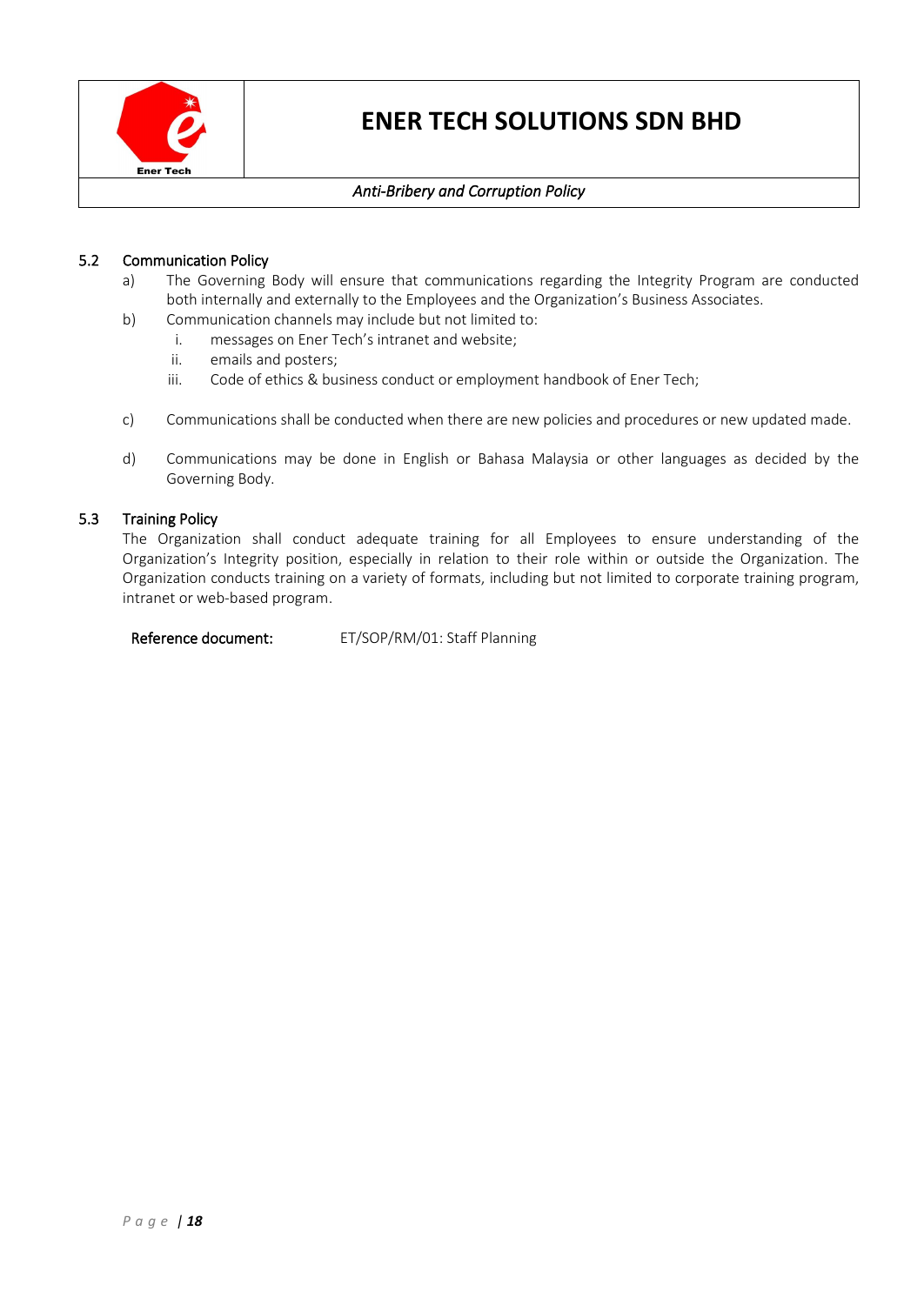

## *Anti-Bribery and Corruption Policy*

### APPENDIX I: ROLES AND RESPONSIBILITIES OF GOVERNING BODY

- 1.0 The following are the main roles and responsibilities of the Governing Body collectively relating to the Integrity Program:
	- a) plan, establish, implement and maintain a corruption risk-based monitoring program, which covers the scope, frequency and methods for review;
	- b) to rely on the internal audit of the Organization to carry out internal audit(s), in relation to the antibribery and corruption measures;
	- c) conduct periodic evaluations and improvements on the policies and procedures for the Organization in relation to corruption;
	- d) consider an external audit by a qualified and independent third party at least once in every three years to obtain assurance that Ener Tech is operating in compliance with its policies and procedures in relation to corruption;
	- e) monitor the performance of Ener Tech's Board and Management, the Employees and Business Associates in relation to the ABC Policy and its procedures to ensure their understanding and compliance with their respective roles and functions; and
	- f) recommend disciplinary proceedings against any members of the Organization's Board and Management and the Employees who are found to have violated the ABC Policy.
- 2.0 The results of review and audits shall be reported to the Organization's Board and Management.
- 3.0 The Governing Body shall meet on a half-yearly basis or additional (based on needs).
- 4.0 The Governing Body in carrying out its roles and responsibilities, has the following rights:
	- a) full and unrestricted access to any information, records, properties and personnel of the Organization;
	- b) direct communication channels with the person(s) carrying out the internal audit function or activity;
	- c) entitle to obtain independent professional or other advice, and to invite experts from within or external to the Organization with relevant experience and expertise to attend Governing Body Review Meetings (if required) to brief the committee;
	- d) convene meeting with third parties (including auditors and enforcement bodies) without the presence of the Organization's Board and Management, whenever deemed necessary.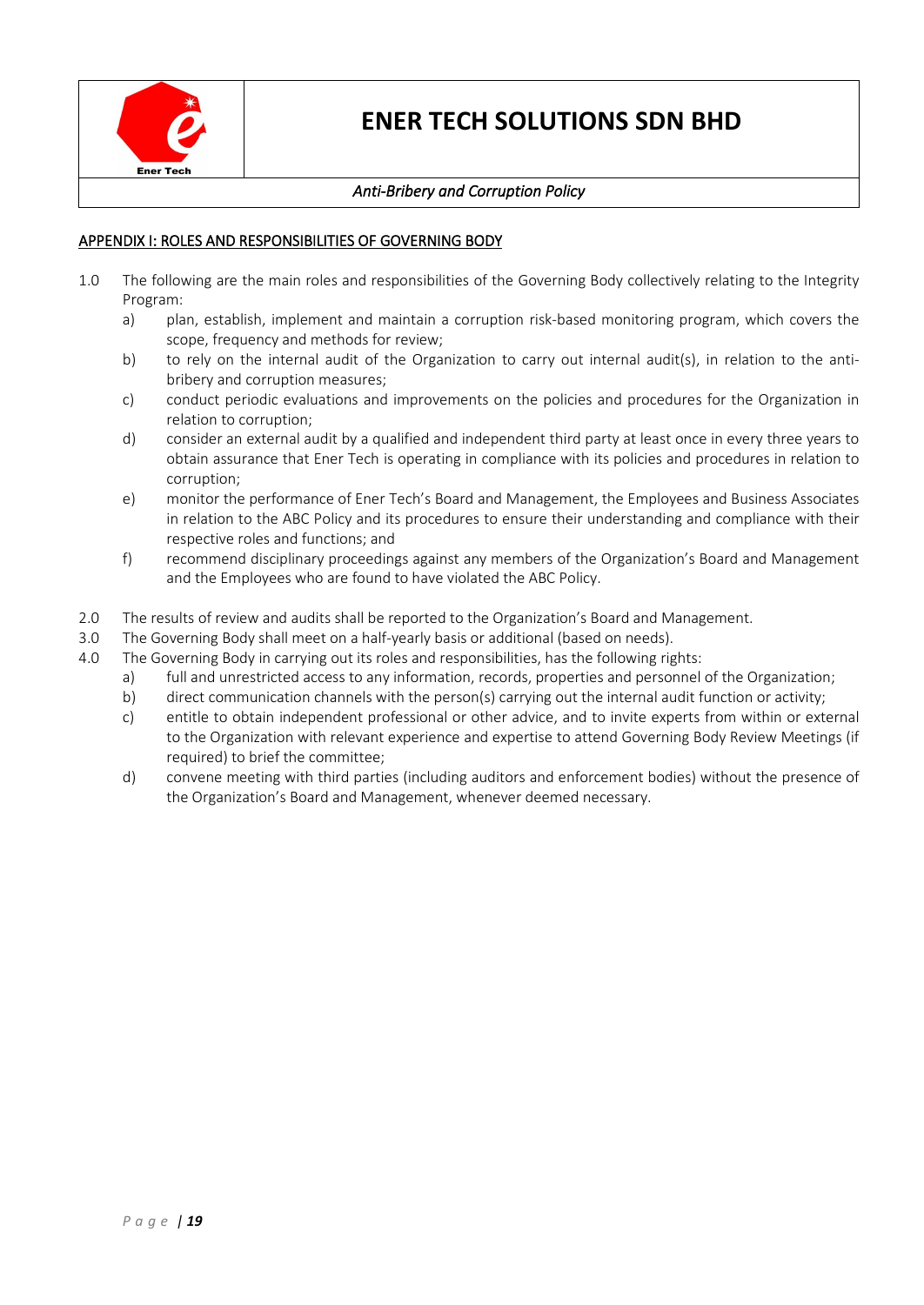

## *Anti-Bribery and Corruption Policy*

## APPENDIX II: ROLES AND RESPONSIBILITIES OF ABC COMPLIANCE TEAM

- 1.0 Lead or participate in the Anti-Bribery and Corruption Risk Assessment;
- 2.0 Oversee the development and implementation of policies, procedures and controls to address identified risks
- 3.0 Communicate within the company the importance of ethics and compliance
- 4.0 Provide guidance to Employees and Business Associates;
- 5.0 Coordinate with all departments and project with Ener Tech to ensure the Integrity Program is operationalized
- 6.0 Lead in developing and participate with HR Department in implementing anti-bribery and corruption trainings
- 7.0 Lead or coordinate investigations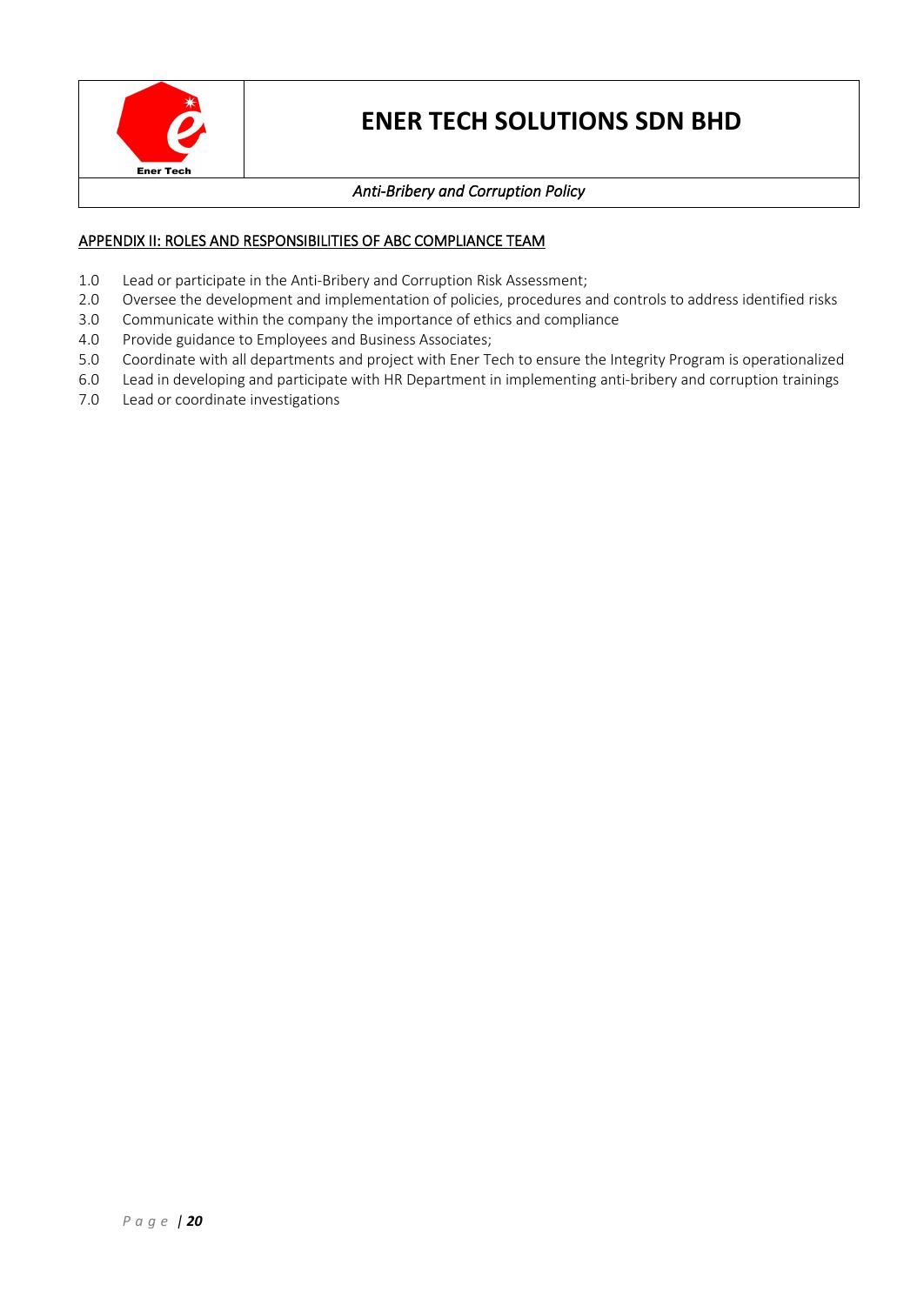

### *Anti-Bribery and Corruption Policy*

### APPENDIX III: WHISTLEBLOWING FLOWCHART